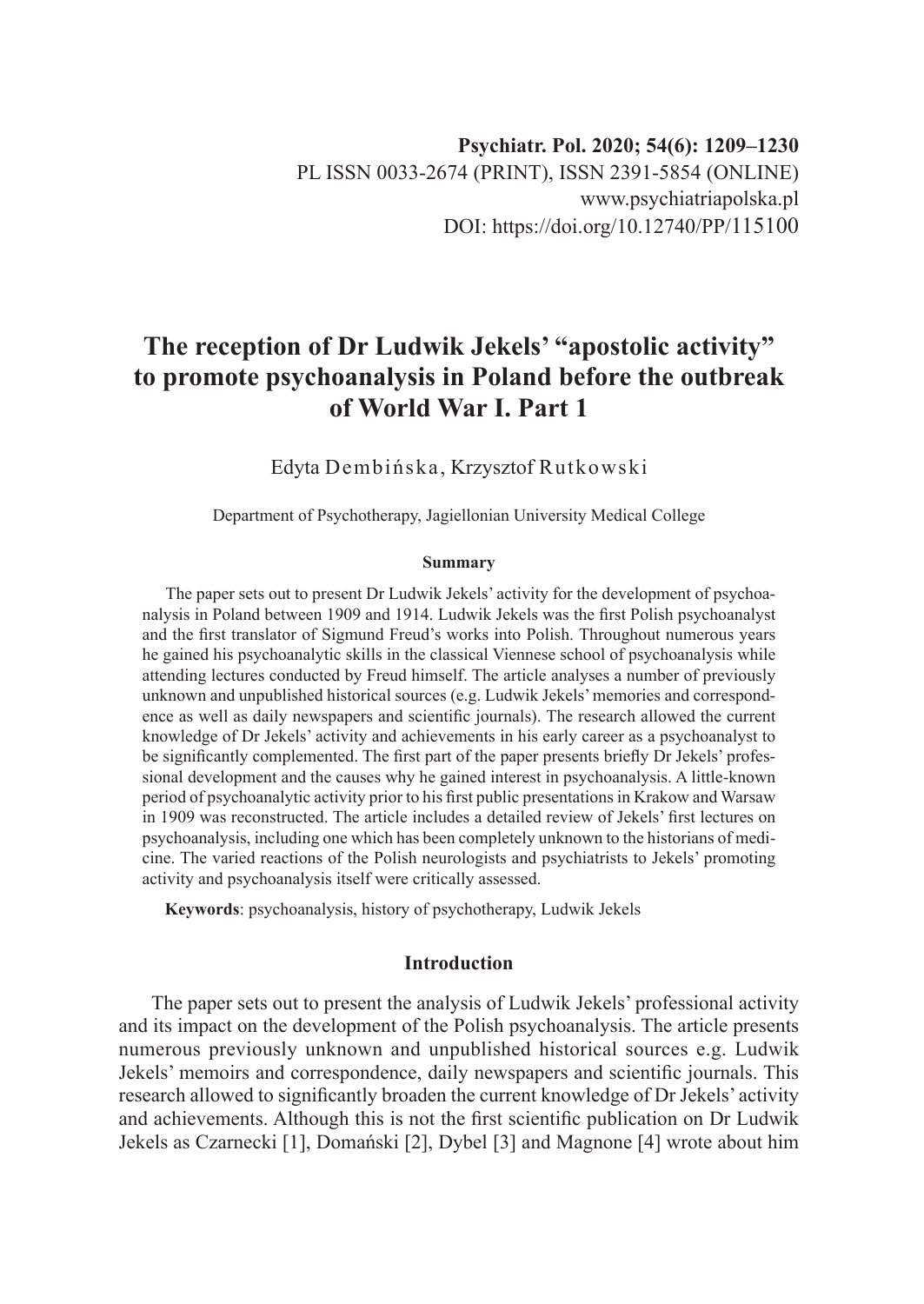earlier, none of the authors was able to fully reconstruct Dr Jekels' "Polish period" of psychoanalytic activity. Neither did they avoid repeating the views which were not corroborated by an in-depth analysis of available historical sources. This paper not only aims to supplement the current knowledge of Dr Jekels with unknown facts, but it also participates in the discussion with the previously published studies. By doing so, it aims to deliver a comprehensive report on Dr Jekels' activity to promote psychoanalysis.

### **Early professional career**

Ludwik Jekels was born on 15<sup>th</sup> August 1867 in Lviv as Louis Jekeles [5]. In later years he would use the spelling 'Ludwig' in foreign publications. He graduated with a medical degree from the University of Vienna in 1892. Throughout five years he further advanced his knowledge and skills in a variety of medical fields by completing traineeships in Vienna clinics and then taking up in 1897 the position of a resort physician in Jaworze (Ernsdorf) in the Austrian Silesia at that time [6]. Between 1898 and 1912 he was the owner and director of a health resort in Bystra Śląska near Bielsko [6]. Around 1898 while Jekels was recommending his recently opened health resort to physicians in Vienna, he by chance met Sigmund Freud [7]. As he reported, the first encounter left an impression on him but it did not result in him developing an interest in psychoanalysis. At that time Jekels still supported the spa treatment which was very popular at that time. For several years he managed his health resort in a conventional manner and utilised treatment methods such as manual and machine massage, active and passive therapeutic gymnastics, electric baths, baths in air, sun and electric light, personalised dietary treatment, outdoor walking treatment by Oertel [8, p. XIII], and hydrotherapy.

### **Turning to psychoanalysis**

One may wonder why researchers so far have not thoroughly explored why Ludwik Jekels developed an interest in psychoanalysis. Jekels' earlier activities as a physician suggested that he leaned towards modern but still conventional methods of treatment. Therefore, the fact that he turned to a field of knowledge which had no significant support in the medical community seems unusual. Dybel assumes that this was a direct consequence of the impression Freud made on Jekels during their first encounter [3, p. 115]. Magnone, in turn, argues that it was "the search for answers to the riddle of hysteria" [4, p. 78], which Jekels had encountered in his medical practice. In the light of the unpublished Jekels' memoirs which were made available by the Library of Congress, both theories should be deemed unlikely. During the first few years of work in the health resort Jekels experienced some therapeutic failures, which prompted him to seek more effective ways of treatment and constituted a major cause of his interest in psychoanalysis. The turn to psychoanalysis resulted from pragmatic reasons and it was not unusual in those times. It suffices to say that physicians coming from health resorts and private clinics of a similar profile constituted almost half of early psychoanalysis enthusiasts from the Viennese circle [9, p. 70]. In the times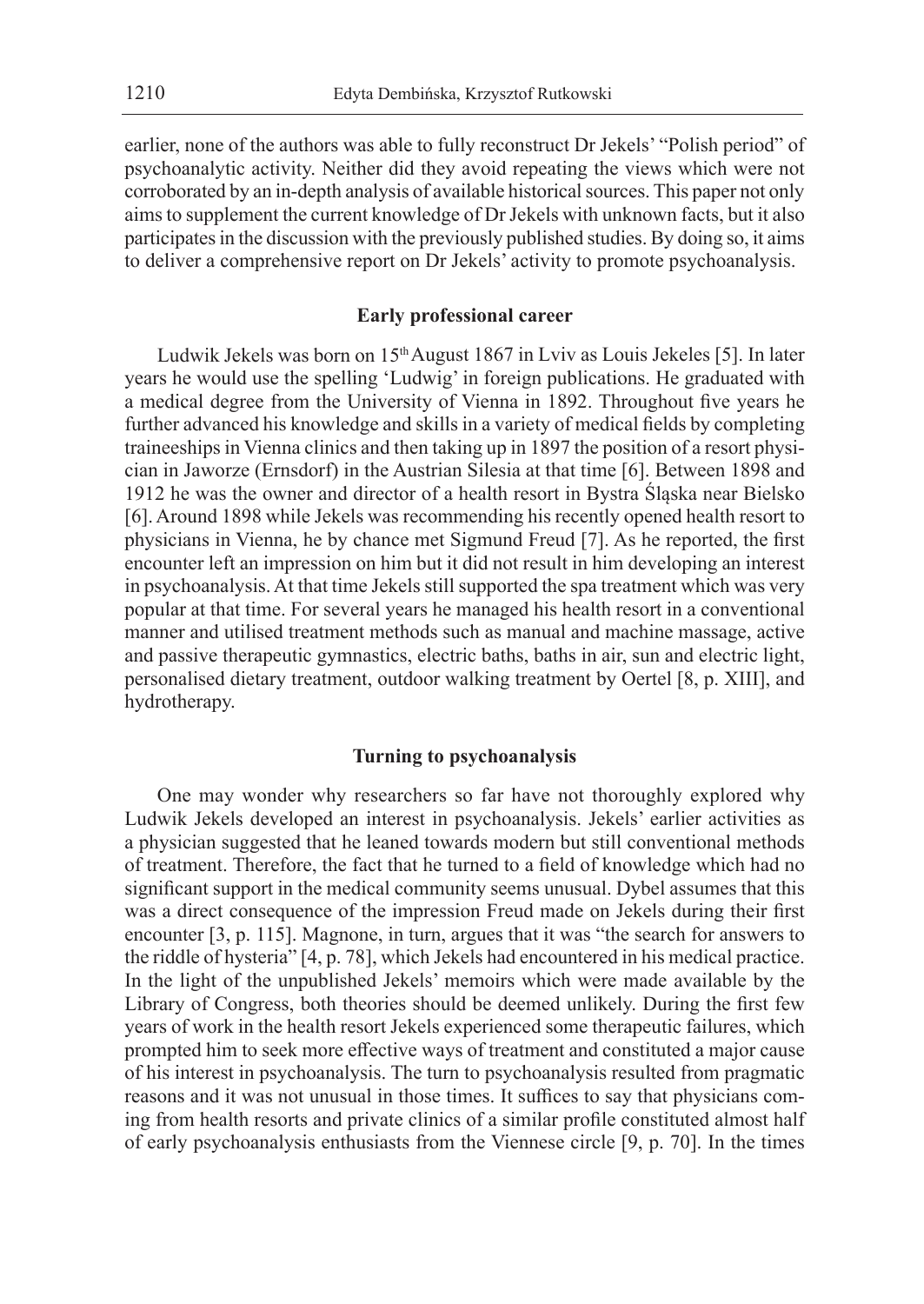of a stiff competition in the private health resort market, the possibility of providing a substantial number of patients with an effective treatment might have been a decisive factor in the commercial success of a health resort. It could also enhance interest in psychoanalysis which was perceived as a promising form of therapy.

Jekels wrote about the challenges he experienced while working in the spa and the reasons why he turned to psychoanalysis as follows: "I was incapable of comprehending the fact that some neurotic patients following the application of the therapy recovered completely while others failed to do so. This fact was also reflected in the reactions of my patients. Some admired me greatly, others completely rejected. Treatment consisted almost exclusively in the application of hydrotherapy recently developed by prof. Winternitz. In the end I came to the same conclusion as Freud did with reference to his patients in whom he applied electrotherapy postulated by prof. Erb: namely, that a suggestion lay at the basis of treatment" [7].

In the subsequent part of the memoirs Jekels reported how he attended Freud's lectures which took place in the lecture theatre of the Psychiatric Clinic at the University of Vienna<sup>1</sup>: "At that time I had already heard of Liébeault and Bernheim<sup>2</sup> and decided to find out more about suggestion and hypnosis. So, after the end of the summer season I went to Vienna to obtain information and instruction. I learned that at the Clinic of Wagner-Jauregg in the General Hospital lectures on psychoanalysis were to be given at 7 p.m. on Saturday nights (...) Freud was already present. At the beginning of the lecture he asked us to come down from the benches, pull up chairs and sit around near him as if it was to be a friendly discussion or seminar. At that time, it was really extraordinary (...) Freud's lectures fascinated me from the beginning both by the novelty of the subject and the atmosphere in which they took place" [7].

While listening to Freud's lectures, Jekels demonstrated a great open-mindedness to innovative approaches to the treatment and understanding of patients. He did not reject psychoanalysis unlike many of his medical peers. Years later, he wrote: "The world that opened up while listening to Freud's lectures was completely unknown to me. An enthusiasm I had never experienced before made me go to Vienna year after year" [10]. The analysis of Jekels' memoirs does not offer a definite response to the query about the year in which Jekels attended Freud's lecture for the first time. The potential dates between 1901 and 1905 are mentioned [7, 11, 12]. Owing to the analysis of memoirs written by other participants who attended Freud's lectures, Isidor Sadger in particular, it can be assumed that the events reported by Jekels occurred in the autumn of 1903. However, it is only a very likely hypothesis unlike it is argued by Magnone [4, p. 78].

Since then Jekels spent every autumn and winter in Vienna in order to participate in Freud's lectures. Despite clear interest in psychoanalysis, until 1909 Jekels was not

<sup>1</sup> It should be noted that Jekels' stay in Vienna at that time was not related to his relocation to the city after his wife's death as argued by Mühllaitner [63]. Jekels' wife committed suicide many years later in January 1910 but Jekels settled down permanently in Vienna only in the autumn of 1912. His stay in Vienna was not related to the psychoanalysis he started with Freud (as reported by Magnone referencing to Dybel) [4]. Jekels started the psychoanalysis only in 1912.

<sup>&</sup>lt;sup>2</sup> Ambroise-Auguste Liébeault (1823-1904) and Hippolyte Bernheim (1840 – 1919): French doctors and cofounders of the so-called Nancy Hypnosis School, applied hypnotic suggestion to treat patients.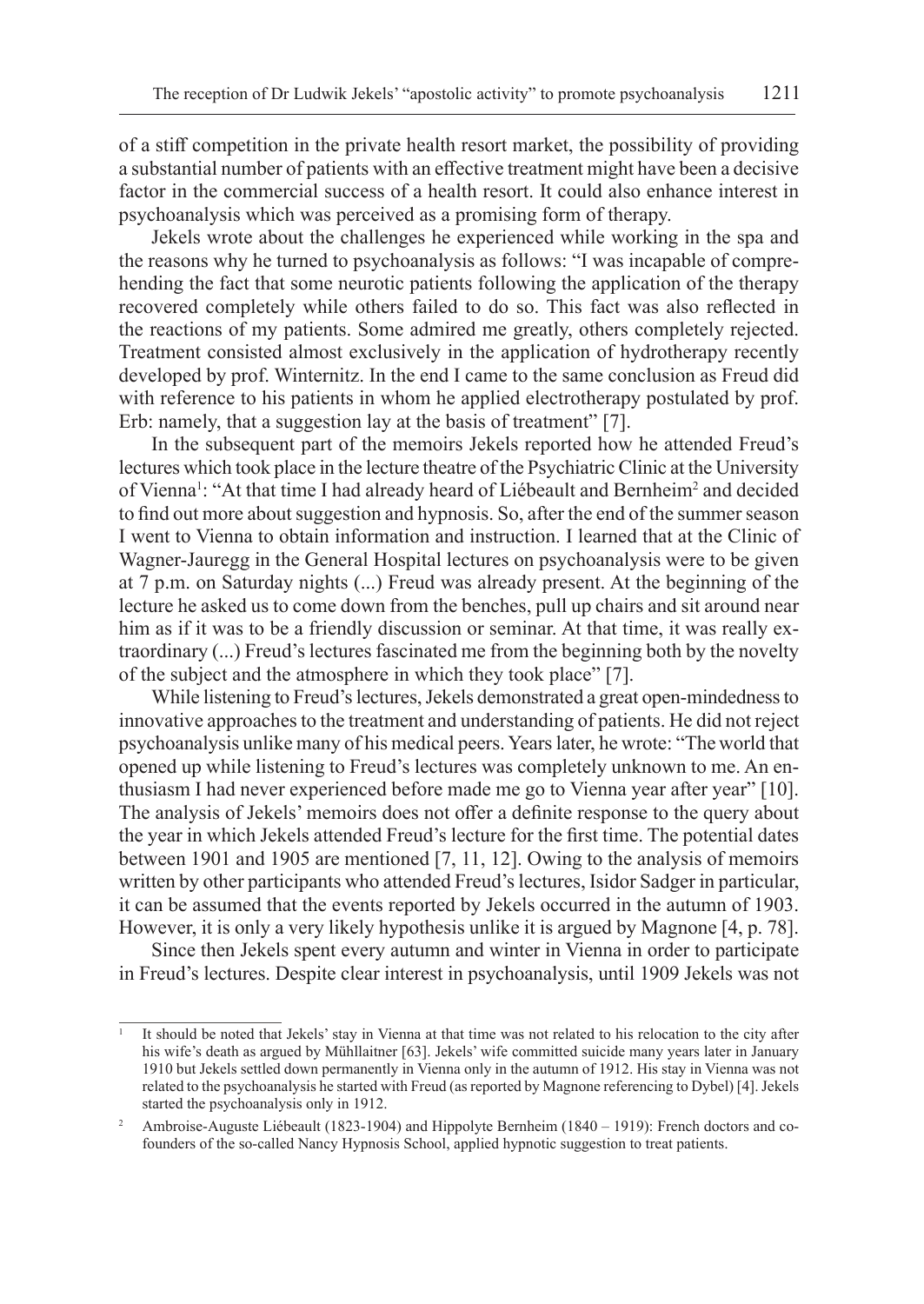a part of the mainstream Vienna psychoanalytic community. Due to the lack of historical sources, it is challenging to assess the nature of his relationship with Freud and members of the so-called Wednesday Psychological Association, an elite group which Freud had close ties with and which was created in 1902 [13, p. 113]. It was only in 1908 when first reports of Jekels' activity in the psychoanalytical circles started to turn up in sources. Carl Gustav Jung was the first to report it. On 11<sup>th</sup> March 1908 he wrote to Freud in connection with the organisation of the Congress of Freudian Psychology in Salzburg: "I have just received an application from Dr Jekels from Silesia" [14]*.* Freud made no references to Jekels in his response, which is unusual given his style of correspondence. It suggests that Jekels did not play a significant role in the Viennese psychoanalytic community. Jekels corroborates the assumption by saying that by 1910 he did not forge a close relationship with Freud and knew him only from the lectures [7]. The reasons for Jekels' marginal position among Viennese supporters of psychoanalysis could have been related to the limited time Jekels could devote to studying psychoanalysis due to the health resort which he ran as well as the inferior treatment he was exposed to as a suburban spa doctor by native Viennese, and Freud's underestimation of Jekels' potential. In the early years of the psychoanalytical movement development, Freud demonstrated exceptional determination to attract individuals who could look after psychoanalysis development most effectively and earn its recognition in the scientific community. These aspirations were expressed by offering high positions in the psychoanalytical movement to Eugen Bleuler and Carl Gustav Jung, who were distinguished Swiss psychiatrists from the Burghölzli Psychiatric Clinic, lecturers at the University of Zurich and researchers recognised in the world of science.

Initially Jekels probably did not intend to change his position. The time until 1908 he devoted to studying Freudian works independently and attending his lectures. At that time, there were no regulations which would specify the principles of studying and practising psychoanalysis, but through the opportunity of listening to Freud himself, Jekels received the best possible theoretical training. Available sources do not allow for precise specification of the time when he moved on to psychoanalytic practice with the first patient. Most likely it was a process of gradual integration of psychoanalytic techniques into his work with patients. Although in the description of the Bystra health resort dating from 1902 psychotherapy was reported for the first time as one of treatment methods [15], in line with the terminology used at that time, the application of suggestion, mostly a hypnotic one, was referred to as psychotherapy [16]. Jekels applied suggestion and it is very likely that suggestion under hypnosis was used as well [7]. He certainly used psychoanalysis in its full meaning in 1908 and probably even earlier as he made references to his experience of several years in practising psychoanalysis at the Polish Congress of Internal Medicine in 1909 [17]. Admittedly, it is Jekels who is credited with being the first individual who applied psychoanalysis on the Polish soil. In these first psychoanalysis trials in Bystra he was not accompanied by Herman Nunberg, as suggested by Dybel [3]. Nunberg started his employment at Jekels' health resort only in the summer of 1911.

In recent years a lot of myths accumulated around Jekels' early years of psychoanalytic practice with the most glaring example being the allegedly failed "psychoana-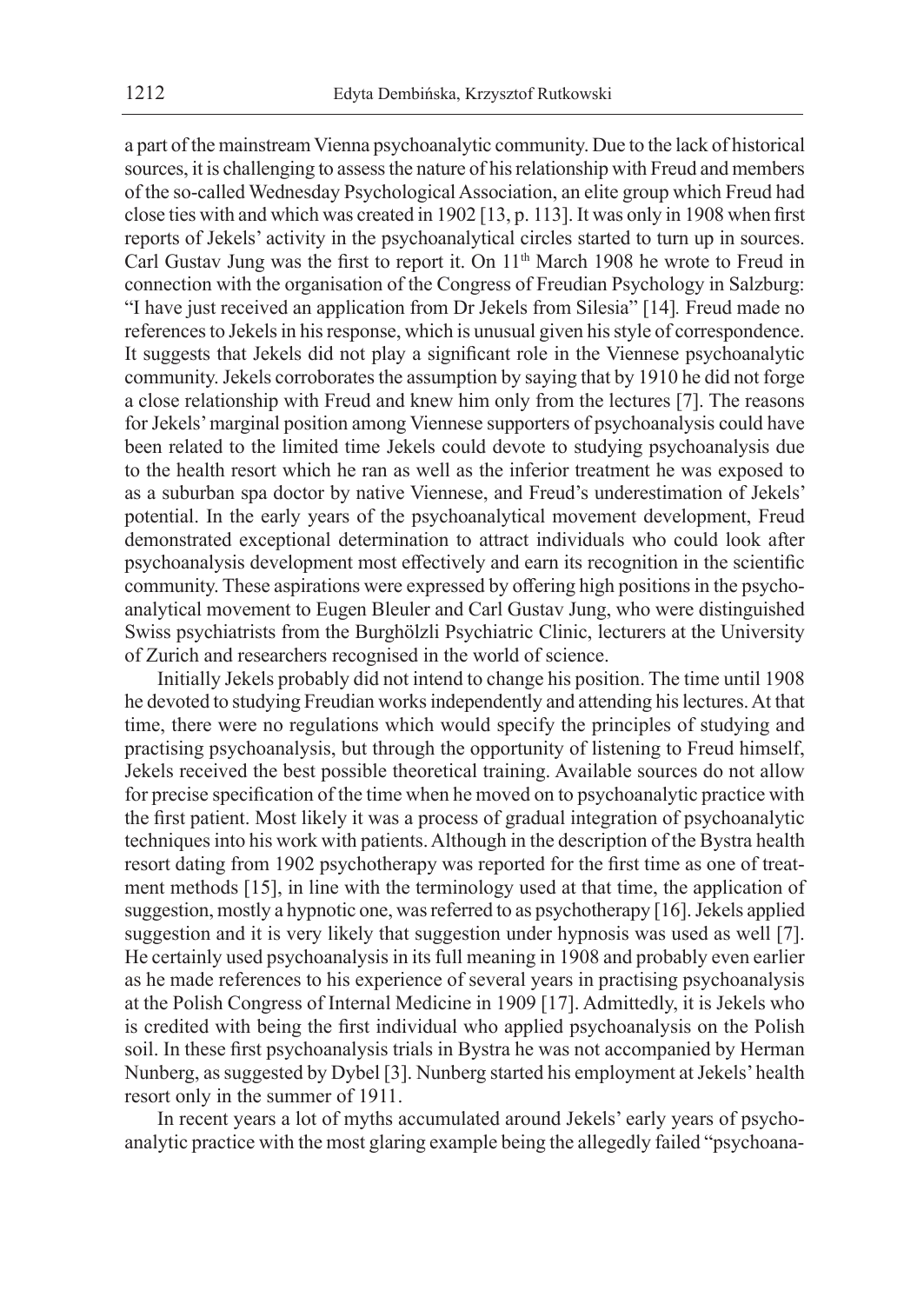lytic treatment" of Gabriela Zapolska. Magnone includes Zapolska to "the group of patients who are victims of psychoanalysis" [4, p. 85], whereas Domański referred to Jekels' treatment of Zapolska conducted in 1906 as "a model failure" from which "the monograph on the history of Polish psychoanalysis should begin" [2, p. 120]. Based on one patient and one alleged failed therapy during which Jekels did not recognise a parasitic infection in the patient and treated the symptoms with psychoanalysis, the authors built a false image of Jekels as an incompetent physician. At the same time, they suggested that the failure stemmed from his interest in psychoanalysis. Domański refers to Jekels as "a fanatic of psychoanalysis" and in another comment he wrote that "Jekels, being blinded by psychoanalysis, lost the gift of diagnostic intuition and reliable insight into the health problems of patients" [2, p. 121]. None of the authors, however, made a thorough assessment of Zapolska's treatment based on the knowledge of psychoanalysis basic principles, methods of physical medical examination and diagnosis of parasitic diseases.

First of all, as described in the letters by Zapolska the examination and treatment methods used by Jekels certainly did not constitute psychoanalysis at all [18, 19]. The doctor recommended "fattening therapy", hydrotherapy, rest and isolation. The aim of the treatment was to improve the nutritional status of the patient who weighed 47 kg and suffered from cachexia which led to a recurrence of tuberculosis. The only psychotherapy technique used in the treatment was suggestion which in 1906 was no longer used in psychoanalysis. Magnone erroneously classifies it as making the patient aware of the mechanism of a disease symptom, which is typical of psychoanalysis [19, p. 57]. However, the applied method had nothing to do with the psychoanalytic discovery of the unconscious sexual motives associated with refusing to eat. Jekels used the suggestion of death ("Do you know that if you shed a few more kilos, your lung will not be rescued!" [19, p. 50]) to break her resistance to food and save the patient's life. The method can be regarded as aggressive but even today it is used by physicians to convince patients to take care of their health promptly. The therapy proved very effective ("I stuff myself with food because I always think that I am losing weight and it means death" [18, p. 204]) and Zapolska gained two kilograms during her short stay in Bystra. Jekels' authoritarian attitude towards the patient and his attempts to persuade her to comply with medical recommendations is a typical physician's approach at the turn of the  $19<sup>th</sup>$  and  $20<sup>th</sup>$  centuries. If he were to adopt the role of a psychoanalyst, his conduct must have been different as he would listen to everything the patient had to say and would follow her. Therefore, it is challenging to justify a behaviour typical of an average physician with Jekels' "psychoanalytical interests."

Finally, the last allegation of failing to diagnose taeniosis which he mistook for hysteria should be addressed thoroughly. Zapolska's correspondence does not confirm that Jekels ever diagnosed her with hysteria. The writer herself argued that in Bystra she was treated for tuberculosis and emaciation ("For a week I have been at the clinic for tuberculosis patients") [18, p. 201]. Both in the times of Jekels and today it is not easy to diagnose taeniosis. The diagnosis becomes definite once tapeworms are found in the stool. Other diagnostic methods do not provide confirmation of the infection. In particular, there is a lack of characteristic symptoms of the gastrointestinal tract.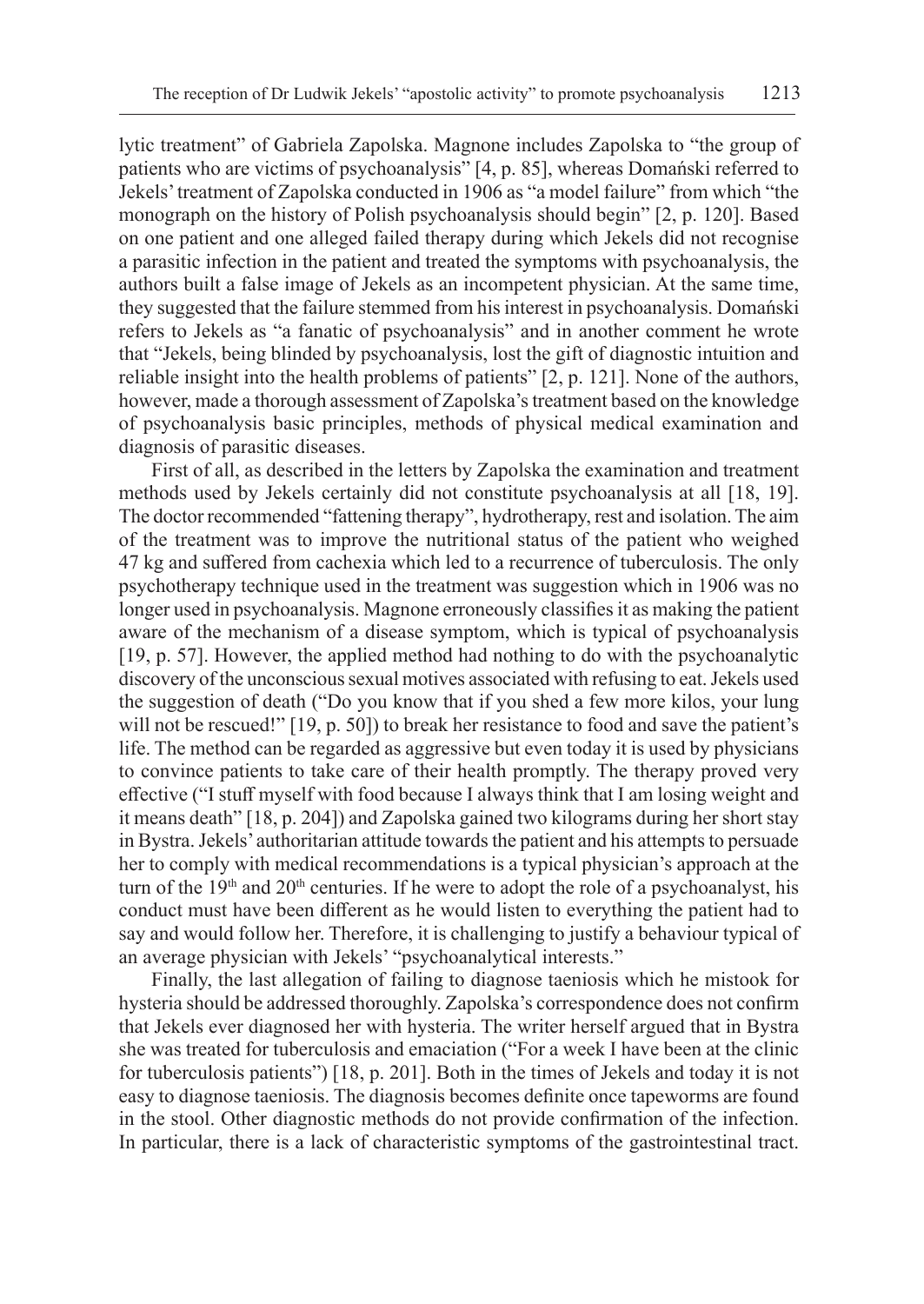An author of a contemporary handbook notes that abdominal symptoms usually only deteriorate after diagnosis, which in his view has a psychogenic foundation and "a phobia of having a tapeworm occurs quite commonly." [20, p. 290]. In the context of such information, the claim that due to fascination with psychoanalysis Jekels became a poor diagnostician and did not recognise the disease which was obvious to other physicians and the patient, should be dismissed. Jekels did not suspect taeniosis and considered Zapolska's concerns to be a manifestation of her hypochondriacal tendencies as her symptoms did not suggest the infection. Other physicians who treated Zapolska earlier shared his opinion despite not being supporters of psychoanalysis themselves. Only after the expulsion of the first tapeworm segments did the diagnosis become evident. It should be noted that the expulsion of segments starts only after three months of the infection when the unarmed tapeworm, which is the parasite that Zapolska was infected with, reaches its full length [20]. Assuming that Zapolska did not miss earlier symptoms and she did expel the first part of the parasite on  $17<sup>th</sup>$  November 1906 [18, p. 2019], she was likely to have been infected after she was treated by Jekels in Bystra, which occurred over five months earlier. Therefore, based on a critical analysis of historical sources and medical expertise, the view that Jekels exposed Zapolska to unsuccessful psychoanalysis and he committed major medical malpractice should be refuted.

Today no identity of any of the patients analysed by Jekels in Bystra is known. He presented in his works only five short anonymised clinical case studies. Due to the nature of the health resort stays all analyses were short-term and focused on current symptoms. It is difficult to assess how many patients he analysed until his first public appearances in 1909. Although Jekels demonstrated a great fascination with the psychoanalytic method, he applied it only to a group of selected patients whenever conventional therapeutic methods failed. As he reports in one patient case study: "When hydrotherapy and suggestion therapy brought no effect after several weeks (...) I started his psychoanalytic treatment" [21, p. 621]. Since Jekels qualified to psychoanalytic treatment only those patients who did not respond to traditional treatment methods, it is challenging to recognise him as a "a fanatic of psychoanalysis". The clinical material he presented allows for at least partial assessment of his analytical skills in the period preceding his public speeches. This assessment may not be very accurate as Jekels presented only the most successful therapies. They paint a picture of a physician interested in his patients and their life stories, who skilfully collects interviews on the history of symptoms and sexual life, and effectively applies basic psychoanalytic techniques such as the analysis of dreams, the technique of free associations, and the interpretation of erroneous activities, and who also creates interesting interpretive hypotheses on the basis of the content collected from the patient. Such skills can only be gained through multiple hours spent on the psychoanalytic practice.

The culmination of the self-improvement period in psychoanalysis was participation in the Congress of Freudian Psychology in Salzburg on 27<sup>th</sup> April 1908 [22], which is known today as the First International Congress of Psychoanalysis. Jekels was the only Pole among 38 participants of the congress. The meeting was informal in nature. The most important objective, except for the scientific aspects, was to integrate the psychoanalytic community which was dispersed throughout the world. Consequently,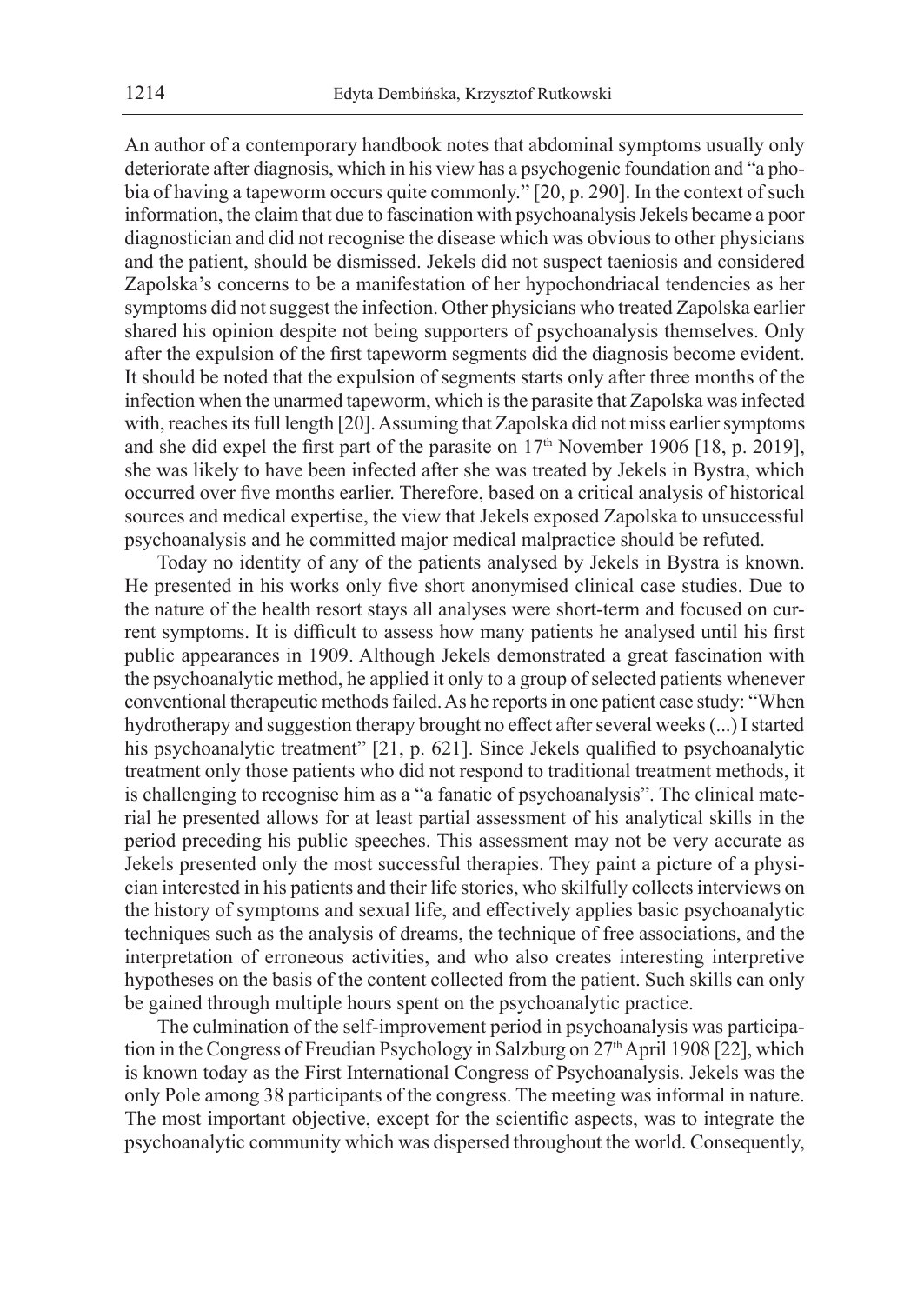the idea of establishing an international psychoanalytic society appeared for the first time. Looking at Jekels' activity in the following year, it is the participation in the congress that inspired him to take the role of "an apostle of psychoanalysis" on the Polish soil. It also enabled him to gradually build a more personal relationship with Freud.

#### **First Congress of Polish Internists in Krakow**

In 1909 Jekels began a three-year mission to promote psychoanalysis in Poland. Preserved historical sources do not offer clarity whether it was Jekels' own initiative or he acted as a result of Freud's suggestion. He addressed his first speeches to physicians and, in particular, psychiatrists. Until now it was believed that the first of the lectures promoting psychoanalysis took place on 12<sup>th</sup> October 1909, during the First Congress of Polish Neurologists, Psychiatrists and Psychologists held in Warsaw [21]. We established, however, that three months earlier, on  $21<sup>st</sup>$  July 1909 Jekels gave a lecture entitled "Freud's Theories of Neurosis and Psychoanalysis" during the First Congress of Polish Internists held in Krakow [17]. In the light of the sources known today, it was the first presentation on psychoanalysis delivered in Poland. This is a new discovery which changes significantly the knowledge about Jekels' activity and the history of Polish psychoanalysis.

Jekels presented the lecture on the last day of the congress in a session comprising of short presentations. His subject differed significantly from other lectures focusing on the essence of adrenal chromaffin or the Wassermann test value in the diagnosis of syphilis. Jekels' choice of the internists' congress as a venue to present the assumptions of psychoanalysis may come as a surprise. However, the congress was attended by 200 physicians from three country partitions. Many of them ran health resorts and were interested in balneology. Therefore, Jekels could expect that some participants would demonstrate an interest in the subject of his speech. The content of the presentation survived until today due to a detailed congress report which was published in "Przegląd Lekarski" [17]. If compared with other reports, the summary of Jekels' presentation offers so many details that without a doubt it must have been written by Jekels himself. It demonstrated his attention paid to physicians' correct understanding of psychoanalysis and his desire to reach a wider audience as "Przegląd Lekarski" was the most significant medical journal in Galicia at that time and it frequently published summaries of conference presentations drafted by the authors themselves.

Jekels' paper was a very condensed description of Freud's entire theories on neurosis and its treatment. Jekels presented Freud's key views on sexual genesis of actual neuroses (neurasthenia and anxiety neurosis) and psychoneuroses (hysteria and compulsive neurosis). He illustrated the mechanism of hysteria symptom emergence with a brief clinical example. Several months later in Warsaw he used the same example but in a much-extended form (the case of Ms. Anna S.). He reported on the evolution of the therapeutic techniques applied in psychoanalysis and briefly characterised those which were currently in use: the interpretation of dreams, the technique of free association and interpretation of erroneous actions, as well as the transference mechanism formed during treatment. But he never used the proper terminology for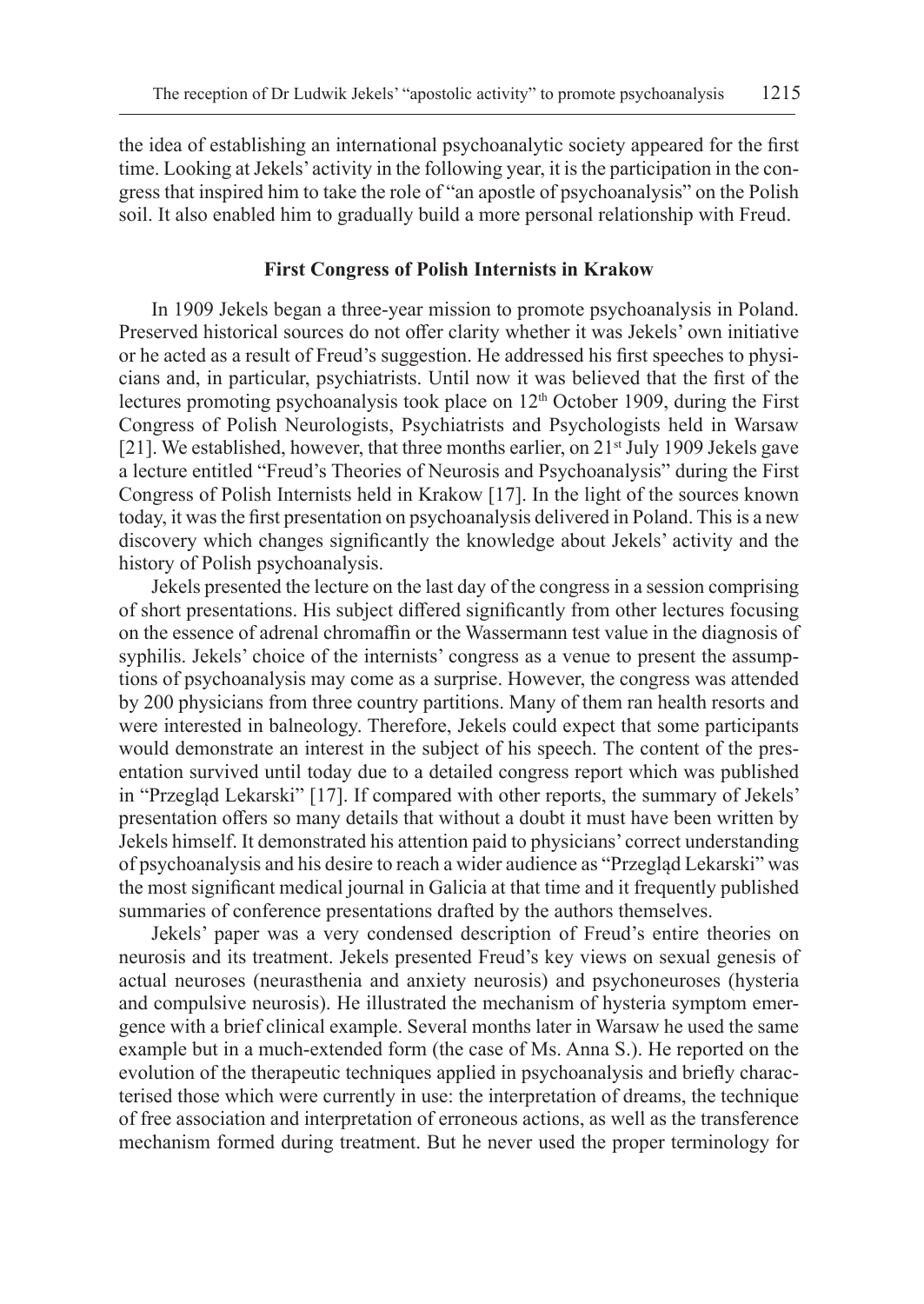these techniques. In his conclusion he glorified Freud and psychoanalysis by saying: "Based on my experience of several years, I consider Freud's views to be absolutely true in the slightest detail with psychoanalysis being the invaluable achievement of the human spirit. Without its application, which has already been initiated anyway in psychiatric institutions in Zurich and Jena, psychiatry would need to stay at its budding stage" [17, p. 21, emphasis by E.D., K.R.]. Emphasising the significance of psychoanalysis in the development of psychiatry was also part of the lecture ("in this area [the study of hysteria] Freud implemented the most violent revolutions which had enormous significance not only for the pathogenesis of hysteria but also illuminated largely the darkness which psychiatry has prevailed in" [17, p. 20]). While assessing the educational qualities of Jekels' paper, it should be noted that despite the clarity of its arguments, the presentation was heavily overloaded with theory. The brief character of the clinical vignette did not allow to illustrate psychoanalytic work or assess the validity of the final interpretation. However, in the description of the case study a highly interesting and novel finding could be observed that "a hysterical symptom is always an expression of several psychic trends which therefore have several meanings in which at least one must be a sexual symbol" [17, p.21]. The presented hypotheses of symptom comprehension (gait disorder) of the female patient demonstrated the speaker's experience in conducting analyses as well as multi-dimensional understanding of patients not limited only to the sexual sphere.

Probably due to the audience's lack of previous contact with psychoanalysis, the speech aroused no significant reaction and no criticism. No discussion followed the presentation as confirmed by "Przegląd Lekarski" and Warsaw "Gazeta Nowa" [23]. The author of the report in the latter source described the audience reaction to the presentation as curiosity. Owing to short notes in Lviv and Warsaw daily newspapers [23, 24] the ordinary reader could become familiar with the term psychoanalysis. The presentation did not result in any major reaction in the medical community, which is related to the fact that it was completely forgotten. The most important outcome was Freud's recognition in a letter to Jekels dated 29<sup>th</sup> July 1909 when he wrote: "Thank you very much for your effort" [25].

## **First Congress of Polish Neurologists, Psychiatrists and Psychologists in Warsaw**

Jekels' next public speech took place in front of a more demanding audience of Polish psychiatrists. In October 1909 he took part in the First Congress of Polish Neurologists, Psychiatrists and Psychologists in Warsaw [21]. On 12<sup>th</sup> October 1909 during the psychiatric session Jekels presented a lecture entitled "Psychoneurosis Treatment with Freudian Psychoanalytic Method and Casuistry". The entire presentation was further published in "The Proceedings from the First Congress of Polish Neurologists, Psychiatrists and Psychologists" [21]. It is the first comprehensive publication related to psychoanalysis in Polish. Moreover, it was the first work which included comprehensive clinical material originating from, among others, therapeutic sessions.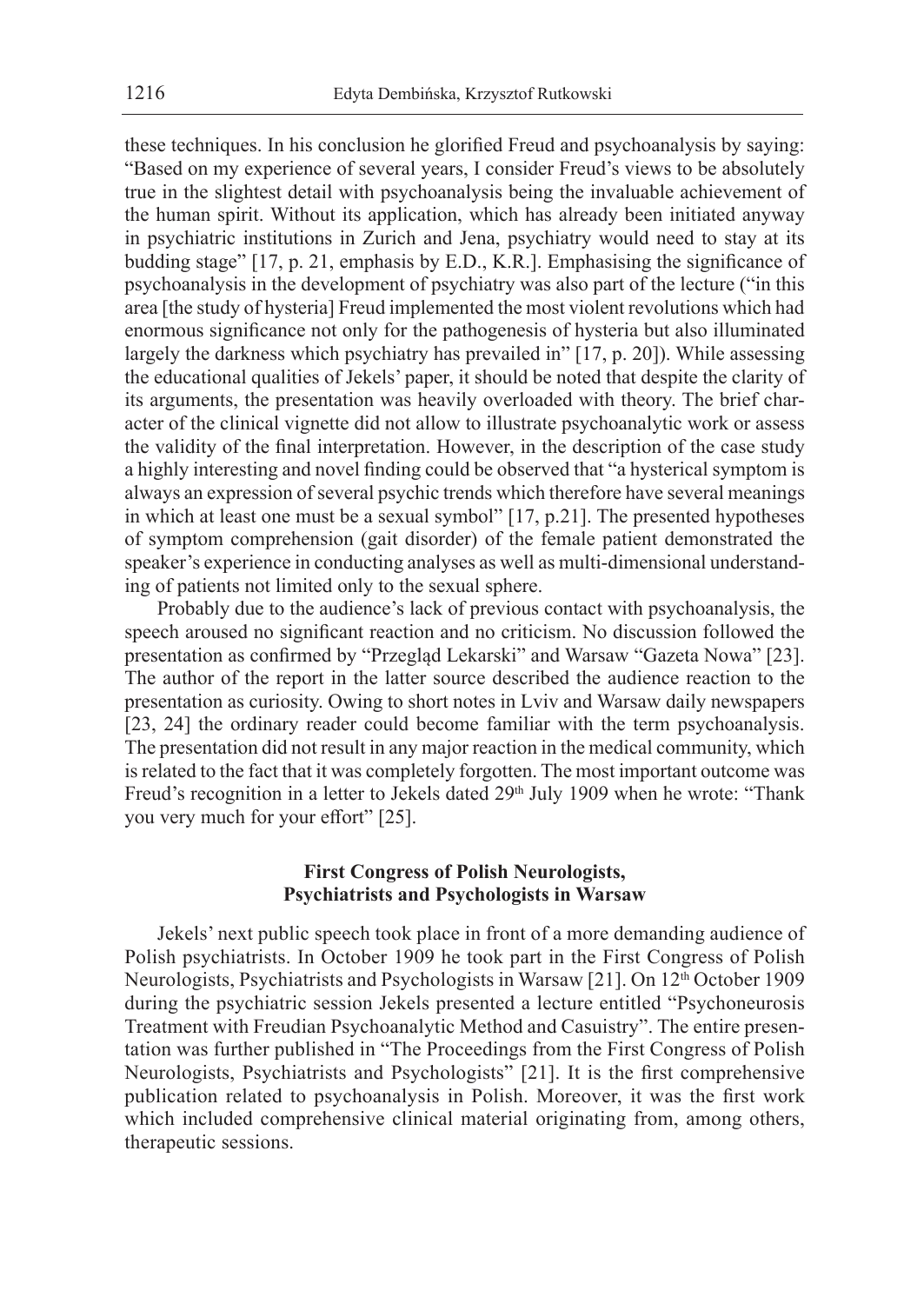In the second speech on psychoanalysis Jekels shifted focus and amended the way how he presented Freud's theory, which could be associated with the experience he acquired in Krakow. He divided the paper into a short theoretical introduction and a comprehensive presentation of clinical material derived from his own practice, which accounts for its high clinical and historical value. In the theoretical part he focused exclusively on the mechanism of psychoneuroses formation according to Freud by characterising their sexual background. In particular, he focused on a widely psychosexual development of all people from childhood to adolescence and its significance in the formation of neurotic symptoms. He explained the broad approach to the psychosexual development with the significance of Freud's thesis on the impact of early childhood experiences on adult symptoms and the resistance it faces. Then he described the essence of psychoanalytic therapy: "It is based on the removal of amnesia and the awareness of unconscious imaginary units (complexes) which were suppressed into the unconscious. Thus, the patient gains insight into the nature of their pain and takes an objective and independent stand in question towards it, as rightly expressed by Jung" [21, p. 616]. Finally, he presented the basic therapy techniques: the use of free associations (he used several terms: "seemingly free and unconnected thoughts", "free thoughts" or a term more reminiscent of the contemporary one: "free association"), the analysis of dreams and the analysis of erroneous and symptomatic actions.

In the clinical section he presented four case studies of patients who he treated with psychoanalysis. It should be noted that these were the first case studies of individuals treated with psychoanalysis in Poland<sup>3</sup>. The parts of the presented analyses allowed for the visualisation of the analyst's method of working with the application of the previously mentioned techniques. More importantly from the educational value of the presentation, it made it possible to trace thoroughly the intermediary links of the psychoanalysis process leading to the formation of the interpretive hypotheses. The case study of Anna S. brings a particular value as Jekels introduced a fragment of the therapeutic session here. It is the first record of a psychoanalytical session fragment used in a case study in the Polish language. Jekels concluded his presentation with two statements: "I am not sure whether and to what degree the case studies quoted here (...) will get to convince my respected colleagues. It will come as no surprise to me if it is not like this as I share Freud's view that analysis can only get the completely persuasive power should it be experienced in all details" [21, p. 623]. Jekels was prepared to be criticised by the audience but at the same time he suggested then and on numerous subsequent occasions that the criticism originates in the audience's lack of experience in analysing patients.

The presentation sparked a debate which Freud's supporters referred to as "stormy" [26], and those less emotionally engaged observers called "animated" [27]. Besides Jekels, four other individuals took part in it: Adam Wizel – the head physician of the mental illness department at the Orthodox Jewish Hospital at Czyste district in Warsaw, Karol Rychliński – the director of the Psychiatric Hospital in Drewnica, Witold

A more comprehensive report on Jekels' patients can be found in [6].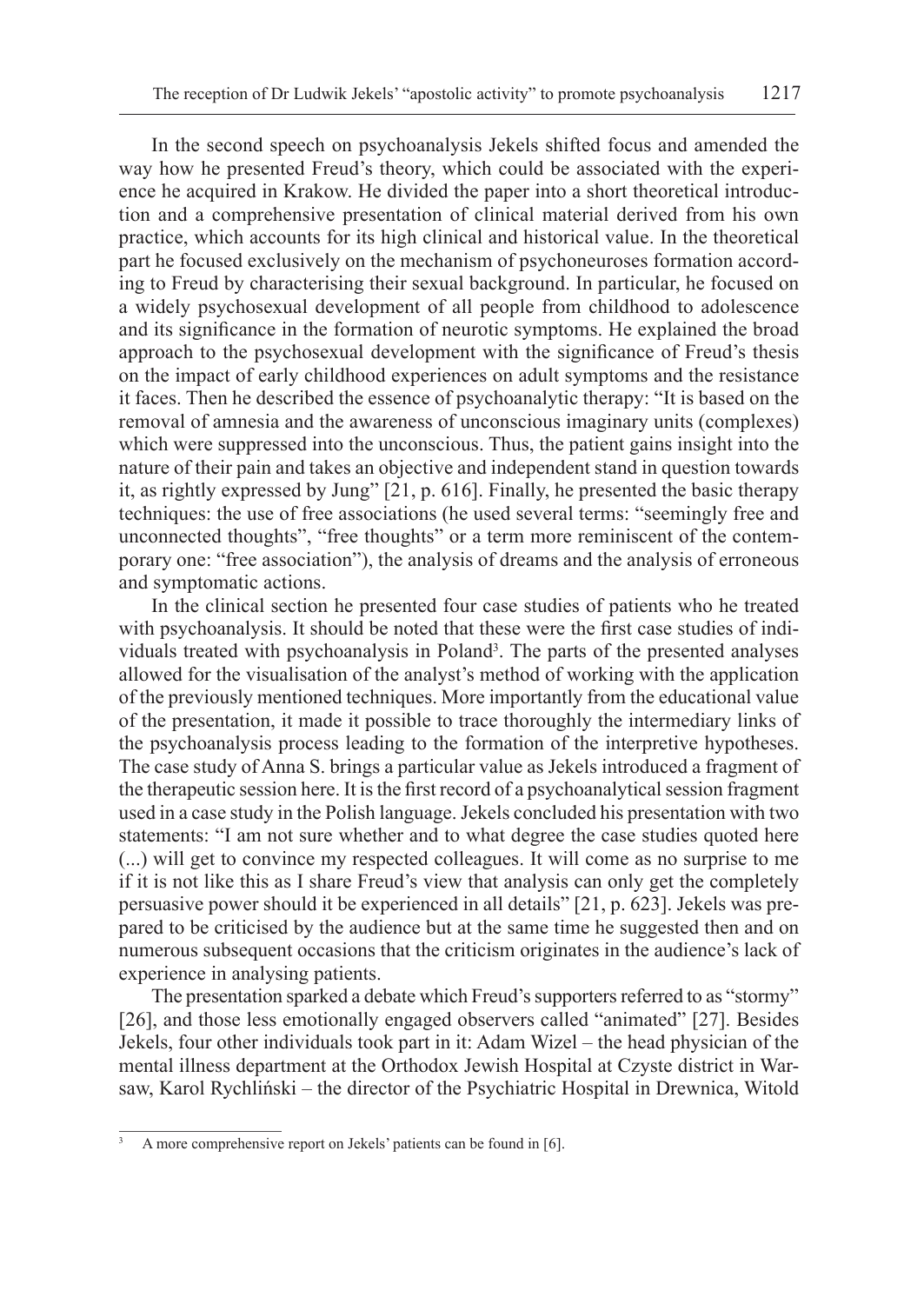Łuniewski – the founder and director of the Psychiatric Hospital in Warta and Ludwika Karpińska – a psychologist.

Dr Wizel was the only entirely critical voice of psychoanalysis. His attitude to psychoanalysis remained strongly influenced by the views of German psychiatrists. He made references to "severe criticism" which psychoanalysis underwent more than a month earlier at the 16<sup>th</sup> International Congress of Physicians in Budapest and the opinions expressed by the psychiatrists Wilhelm Weygandt, Johann Cramer, and Robert Sommer who were dubbed as "the definite enemies of Freud" [21, p. 623]. The scientific objectivity of Wizel's views were undermined by the sources from which he drew most of the knowledge of psychoanalysis. Those were the publications and statements of people who were critical of psychoanalysis. While arguing with Jekels, he would refer to only hearsay opinions. He argued that psychoanalysis "brings all the suppressed complexes to sexual subject [and] it brings to light not only the content which existed in a sick individual but also the one which was non-existent" [21, p. 624]. Furthermore, "psychoanalysis may do harm should it extract from the depth of a soul any significant content which was forgotten for a long time. (…) That would definitely come as a shock to the sick person" [21, p. 625]. The last caveat related to the fact that the mental content could be assigned by psychoanalysts with any meaning. Wizel believed that "there is no such a drastic comment before which a Freud's follower would pull back from" [21, p. 625]. At the end of his speech he somewhat softened his opinion and admitted that "psychoanalysis, in my belief, can sometimes give reliable service but it must be applied very cautiously and, above all, it must be strictly individualised" [21, p. 625]. Wizel's critical approach to psychoanalysis based on the German school of psychiatry could also be traced in his further works. In 1914 he wrote: "Almost all most serious neurologists and psychiatrists opposed to it [Freudism] in the firmest manner and at the latest congress of German psychiatrists in Wrocław it was unanimously disparaged by such serious scientists as Kraepelin, Hoche, Lipman, Weygand, Stransky and others" [28, p. 165]. Wizel's approach to psychoanalysis transformed dramatically during World War I when in 1916 he began its application in his own medical practice [29]. In the interwar period he was the psychoanalysis supporter and defender.

The views expressed by another speaker, Dr Rychliński, only seemingly classified him to be one of the cautious supporters of psychoanalysis. Although his presentation started with a very flattering assessment of psychoanalysis significance ("Freud's theory is a fabulous step on the path to development", "Freud's theory has colossal meaning" [21, p. 625]), its further part had a strong critical tone. Rychliński claimed that "it makes overgeneralisations and boils down everything to the drive disregarding other factors" [21, p. 626], and above all its assumptions are too confusing. He concluded that "Freud's views should be considered by a physician who complements the treatment of neurotic conditions with psychoanalysis" [21, p. 626], but he did not consider the psychoanalytic method to have therapeutic function and saw it more as a diagnostic tool. Rychliński and Wizel's attitude towards psychoanalysis stemmed from their ignorance and a lack of experience. Rychliński became familiar with Freud's theory in a superficial manner while reading in 1908 Carl Gustav Jung's article "Die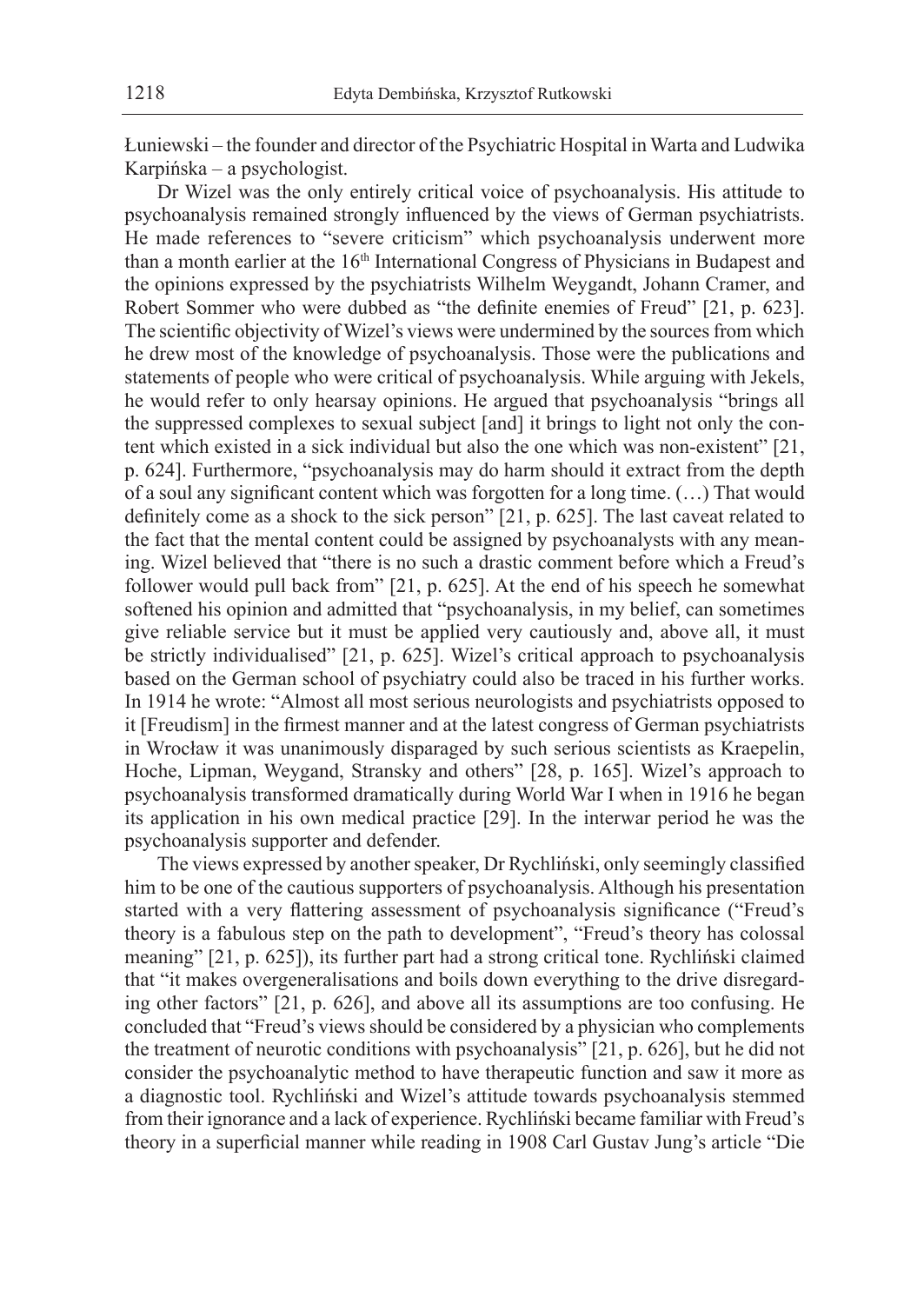Freudsche Hysterietheorie". He admitted himself that "comprehending Freud is very challenging even in the way how Jung presented Freud's theory of hysteria" [30, p. 40].

Following Wizel and Rychliński's critical views, the staunch supporters of psychoanalysis joined the discussion: Ludwika Karpińska [31], the only woman taking the floor in the discussion, the psychiatrist Dr Witold Łuniewski and Ludwik Jekels himself. Karpińska and Łuniewski familiarised themselves with psychoanalysis in the so-called Zurich school of psychoanalysis at the Burghölzli Psychiatric Clinic. While studying psychology in Zurich Karpińska took part in lectures on psychoanalysis conducted by C. G. Jung. She also participated in association experiments carried out by him [31]. That is how she gained her impressive knowledge of the practical application of psychoanalysis which was clearly demonstrated in the discussion. While discussing the advantage of psychoanalysis over other treatment methods, she argued: "Freud's psychoanalytical method reaches out the furthest as it explains the origin of pathological phenomena and their relation, and from the therapeutic stance it brings about the most considerable change in a sick individual [21, p. 627]. She drew attention to the scientific recognition of psychoanalysis by Swiss universities where medicine and psychology students were acquainted with it as well as to the psychoanalytic assumptions confirmed by Jung's associative experiments. The arguments served as a clear polemic with Wizel and Rychliński.

Dr Łuniewski, who did his traineeship at Burghölzli in 1908, demonstrated similar enthusiasm. He emphasised Freud's innovative approach to the comprehension of the content in mental disorders. Referring to Wizel's assertion that psychoanalysis brings everything to the sexual cause, he explained: "Sexuality should be understood in wider terms, not only as the sexual act" [21, p. 627].

At the end of the discussion the speaker addressed the arguments brought by critics. He demonstrated that Wizel's view of psychoanalysis was ambivalent. Based on the case studies, which unfortunately were not recorded, he argued that psychoanalysts' interpretations are not accidental, nor do they result from suggestions imposed by the physician. He attempted to undermine the allegation about the harmfulness of psychoanalysis by making references to his own clinical experience. He said that "he never observed any damage. On the contrary, he always perceived that the patient's specific illness symptom disappeared as well as that the patient would somehow spiritually rise and feel lifted" [21, p. 628]. This last argument was very personally received by Dr Wizel. His emotional response explains his inner and entirely non-objective rationale for being in opposition to psychoanalysis. Wizel felt personally affected by the fact that Jekels demonstrated the superiority of psychoanalysis over existing treatment methods of neuroses. He argued that "it seems as though so far we had not been able to treat hysteria at all until Freud came and showed us how we should treat hysteria. However, we have been treating hysteria for centuries and very often it was treated with a tremendous success" [21, p. 628].

The subsequent presentation in the psychiatric session was "On Psychotherapy" by Dr Tadeusz Jaroszyński, a Warsaw neurologist and psychiatrist, also to some extent focused on psychoanalysis [32]. Jaroszyński briefly characterised all psychotherapeutic techniques including psychoanalysis which existed at that time. While discussing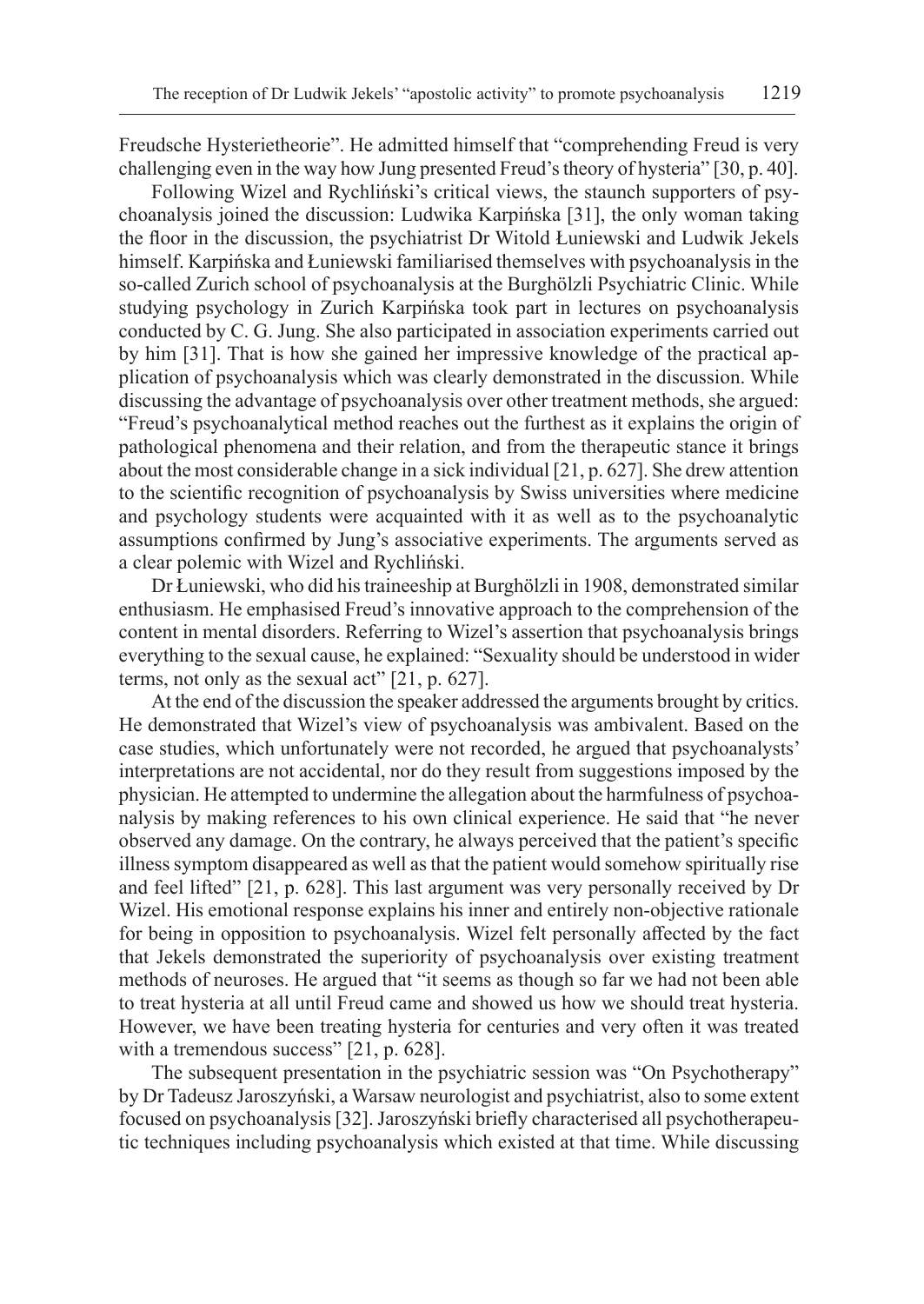Freud's theory he stated that "those who oppose it most, do not comprehend it properly" [32, p. 649]. Despite classifying psychoanalysis as a high-tiered psychotherapy and recognising its value, he concurrently criticised it for "involuntary auto-suggestion sometimes bordering on absurdity" and particularly the interpretations related to the sexual origin of symptoms [32, p. 651]. He expressed his positive opinion of Jung and association experiments in which "there is no room for suggestions" [32, p. 651]. In line with Wizel, he argued that only some cases of neurosis have sexual origin and the psychotherapeutic method should be applied with care. He also claimed that the psychoanalytical method is too time-consuming and faster therapeutic effects can be achieved with other methods. The content of his speech suggests that among the psychoanalysis critics who contributed to the discussion at the congress, he knew Freud and his disciples' (Jung, Stekel) publications best.

Once Jaroszyński completed his presentation, the discussion revolved again around psychoanalysis and previously mentioned notions of sexual symbolism and the application of suggestions. Dr Ludwik Bregman, who was the head physician of the neurological department at the Orthodox Jewish Hospital at Czyste district in Warsaw, made a speech against psychoanalysis. While referring to the sexual symbolism, he argued that "in practice when the psychoanalytic method explains individual symptoms, it leads to conclusions which are quite improbable" [32, p. 663]. In support of his thesis he demonstrated some examples from Otto Juliusburger and Isidor Sadger's clinical material, which in his view were absurd. Jekels and Łuniewski acted in defence of psychoanalysis. Łuniewski objected to the way Bregman discredited psychoanalysis when giving the interpretation of the symptom "without providing researchers' intermediate links of thinking" [32, p. 664]. Jekels, in turn, emphasised that psychoanalysis advantage does not only consist in making symptoms subside as that can be achieved with other methods, but more importantly it offers "the insight into causes, origin and the mechanism of a hysterical symptom" [32, p. 661].

Summing up the debate on psychoanalysis from the First Congress of Polish Neurologists, Psychiatrists and Psychologists, it seems hard to disagree with Dybel's view that "both conflicting parties treated the theory as a serious challenge to contemporary psychology and psychiatry, which may not be handled with indifference [3, p. 104]. The circle of debaters was narrow as only few heard about psychoanalysis and Freud at that time in Poland. The dividing line between supporters and critics of psychoanalysis proceeded in accordance with a certain regularity: the supporters of psychoanalysis were practicing analysts (Jekels) or at least saw the practical application of psychoanalysis by other physicians (Karpińska and Łuniewski), whereas the critics had the theoretical knowledge which was somehow limited (Wizel, Rychliński, Bregman and Jaroszyński). In the latter group the physicians, who read the original psychoanalytic works, presented a more balanced view. In this context Jekels' words expressed in Krakow sound highly legitimate when he says: "It is not enough, as Freud points out, to read the analysis but it must be essentially experienced at least once in order to assess its truth" [17, p. 21]. The repeated criticism revolved around pansexuality, arbitrary interpretation, suggesting associations to patients, no clear advantage over other treatment methods for hysteria and the lengthy duration of the treatment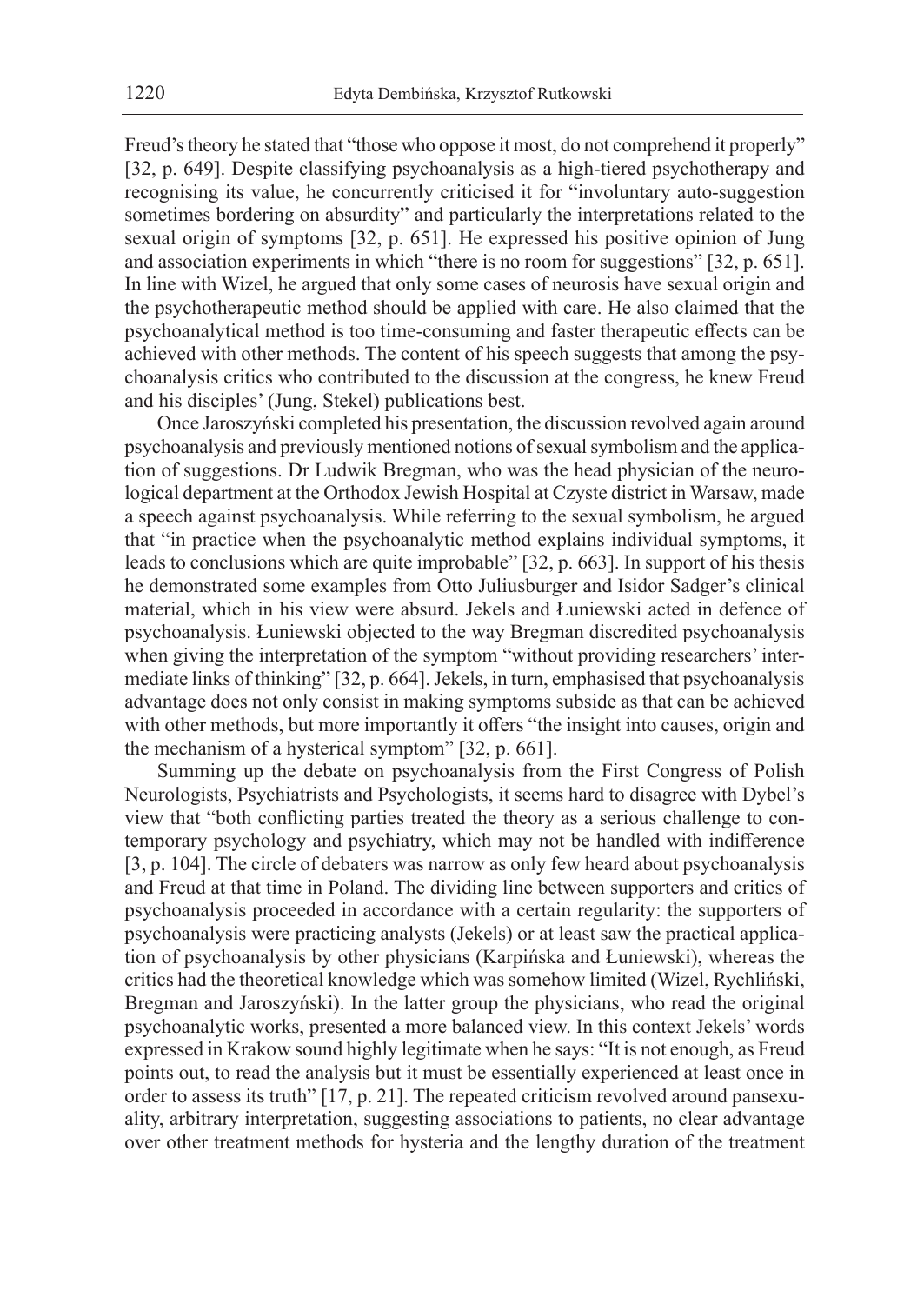process. The harshest criticism of psychoanalysis which bordered on its mockery came from Dr Wizel and Dr Bregman who were physicians of Jewish origin. In this context, it is difficult to explain the reluctance of Polish physicians to psychoanalysis with antisemitism as some authors routinely do.

Marcinowski notes that "the differences in views between supporters and opponents of [psychoanalysis] had not sharpened yet" [33, p. 217]. However, the lack of polarisation of opinions seems to be a secondary phenomenon. Firstly, the cause of the relatively mild nature of the discussion was the limited knowledge of the issues among the majority of the audience. Only Jaroszyński and Jekels' lectures did make the Polish psychiatrists and neurologists aware that it is essential to take a stand on psychoanalysis. Consequently, in order to draw attention to the urgent necessity a resolution was adopted at the request of the psychiatric section in order to "set the paper 'Freud's Views on Neuroses and Hysteria in particular and His Psychoanalytical Method' as the key lecture in the agenda of the next congress" [34, p. 922]. In this way way Jekels initiated a lengthy and heated discussion which has practically lasted until today about the value of psychoanalysis in Polish medicine.

Eventually, Ludwik Jekels was accepted in the psychiatric community. He was elected a chairman of one of the four sessions on psychiatry. Other chairmen included professor Jan Piltz (director of Neurological-Psychiatric Clinic at the Jagiellonian University in Krakow), professor Henryk Halban (director of Neurological-Psychiatric Clinic at the University of Lviv) and Dr Witold Chodźko (director of the Hospital for Mental and Neurological Disorders in Kochanówka). On 14th October 1909 when the congress was about to end, Jekels participated in a doctors' excursion to Drewnica Psychiatric Hospital, which was opened owing to Dr Karol Rychliński's efforts several years earlier, where during "improvised breakfast" he delivered a speech along with several other psychiatrists [35, 36].

In December 1909 the transcript of Jekels' presentation was published in a Warsaw medical weekly "Medycyna i Kronika Lekarska" [37]. Summary reports were also published in "Nowiny Lekarskie" [38] and "Przegląd Lekarski" [39]. In the latter it was noted that those partaking in the discussion split into "those who supported the method and its opponents who demonstrated on several occasions that the method is virtually harmful to one's health" [39, p. 613]. Daily newspapers referred to Jekels' presentation with greater friendliness and attention [40-42]. "Nowa Gazeta" reported that: "Two highly thought-provoking presentations of Dr Jekels from Bystra and Dr Jaroszyński were markedly significant in the psychiatric section. Mr Jekels in his presentation characterised the new psychoanalytic method of examination and treatment in mentally ill patients" [40]. In November 1909 in Warsaw "Słowo" Dr Stanisław Łagowski commented that "Dr Jekels' presentation on, so-called, psychoneuroses and their treatment with Freud's psychoanalytic method was the most thought-provoking for many congress participants" [41]. The numerous press reports from the congress were accompanied by an article which promoted Jekels' health resort in Bystra which aimed to attract new patients with psychoanalysis, a new method utilised by the physician. The author reiterated that Jekels' health resort is "a treatment institution which is unique in Poland." [43]. He dubbed Jekels as "Winternitz and Freud's disciple who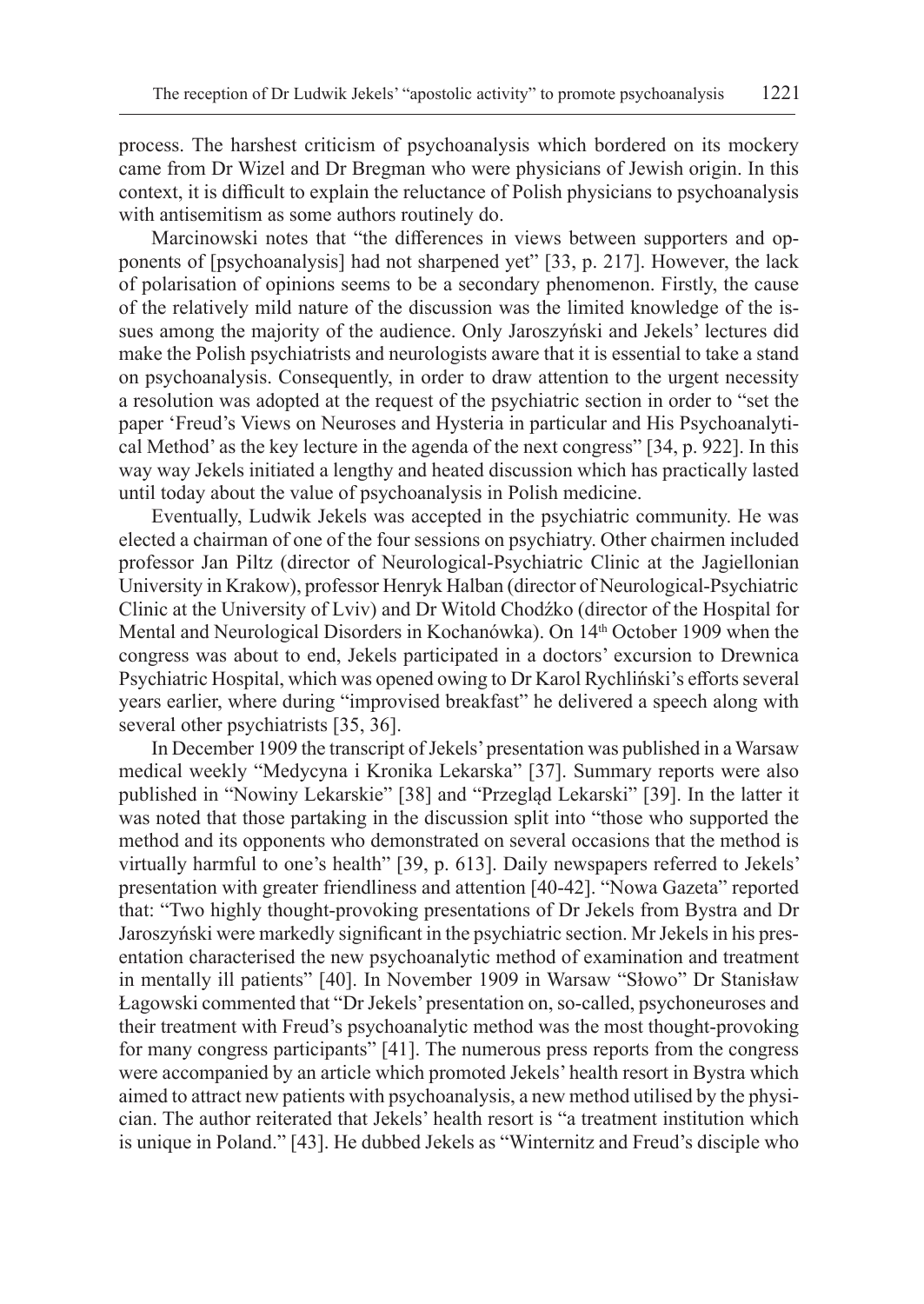introduced in the treatment, except for an ordinary therapy, the first and only, so-called, psychoanalysis in neurotic cases in which the essence of the disease lies in the conflict of conscious and unconscious states." [43]. As expected, the publicity did not deter potential patients as the health resort was fully occupied in the following season [6].

## **The aftermath of Jekels' lectures**

Jekels' second presentation turned out to be a notable success which established his role as the first Polish psychoanalyst and psychoanalysis promoter. In 1914 Ludwika Karpińska wrote: "Psychoanalysis as a treatment method was first presented to the public by Dr Jekels at the First Congress of Polish Neurologists, Psychiatrists and Psychologists in Warsaw" [44, pp. 34-35]. The memory of Jekels' merits survived until the interwar period. Dr Józef Mirski recognised Jekels' pioneering character of actions and reported on psychoanalysis in 1925 as follows: "The movement (...) was first transplanted to us by Dr L. Jekels at the First Congress of Polish Neurologists, Psychiatrists and Psychologists in Warsaw" [45].

The presentation also had other significant consequences. As a result, a small group of psychoanalysis supporters who identified themselves as "Polish Freudians" 4 sent telegrams to Sigmund Freud and Carl Gustav Jung [26, 46]. The initiative might have suggested to the then leaders of psychoanalytical movement that in Poland there is a consolidated group of physicians interested in psychoanalysis and they would undertake the effort of promoting psychoanalysis among their countrymen and establish contact with psychoanalytical centres in Vienna and Zurich. However, it was a misleading impression as only Jekels and Karpińska from the listed persons were those who favoured psychoanalysis.

The greatest reward for the promotion of psychoanalysis in Poland was the invitation to a meeting of the Vienna Psychoanalytic Society sent by Freud. Freud wrote: "I would be very pleased to see you at mine and have the opportunity to show appreciation for your courageous speech. Please make suitable arrangements so that you can join us on Wednesday"<sup>5</sup> [47]. Jekels started to participate in the sessions of the society on a regular basis from 3 November 1909 [47, p. 290]. He participated in the discussion in which, among others, he requested that the clarification of differences between anal eroticism and anal character be made [47, p. 299]. Jekels recollected the pleasant atmosphere of the meetings*:* "Perhaps it was the genius loci that during these evenings there were no perceptible antagonisms and this was despite the fact that our group had already grown in number. The atmosphere was on the whole a rather agreeable, instructive one and full of enjoyment" [7].

Between 1909 and 1911 Jekels stayed in close contact with C. G. Jung and he likely visited him at Burghölzli [48]. His stays, however, must have been quite brief considering Jekels' intense professional engagements. Jekels was the only one from

<sup>4</sup> Except for Jekels, the group included Witold Łuniewski, Czesław Sycianko, Ludwika Karpińska, Kazimierz Kempiński, Witold Chodźko and Karol Rychliński.

<sup>5</sup> Translated from German into Polish by Grażyna and Gregor Glodek.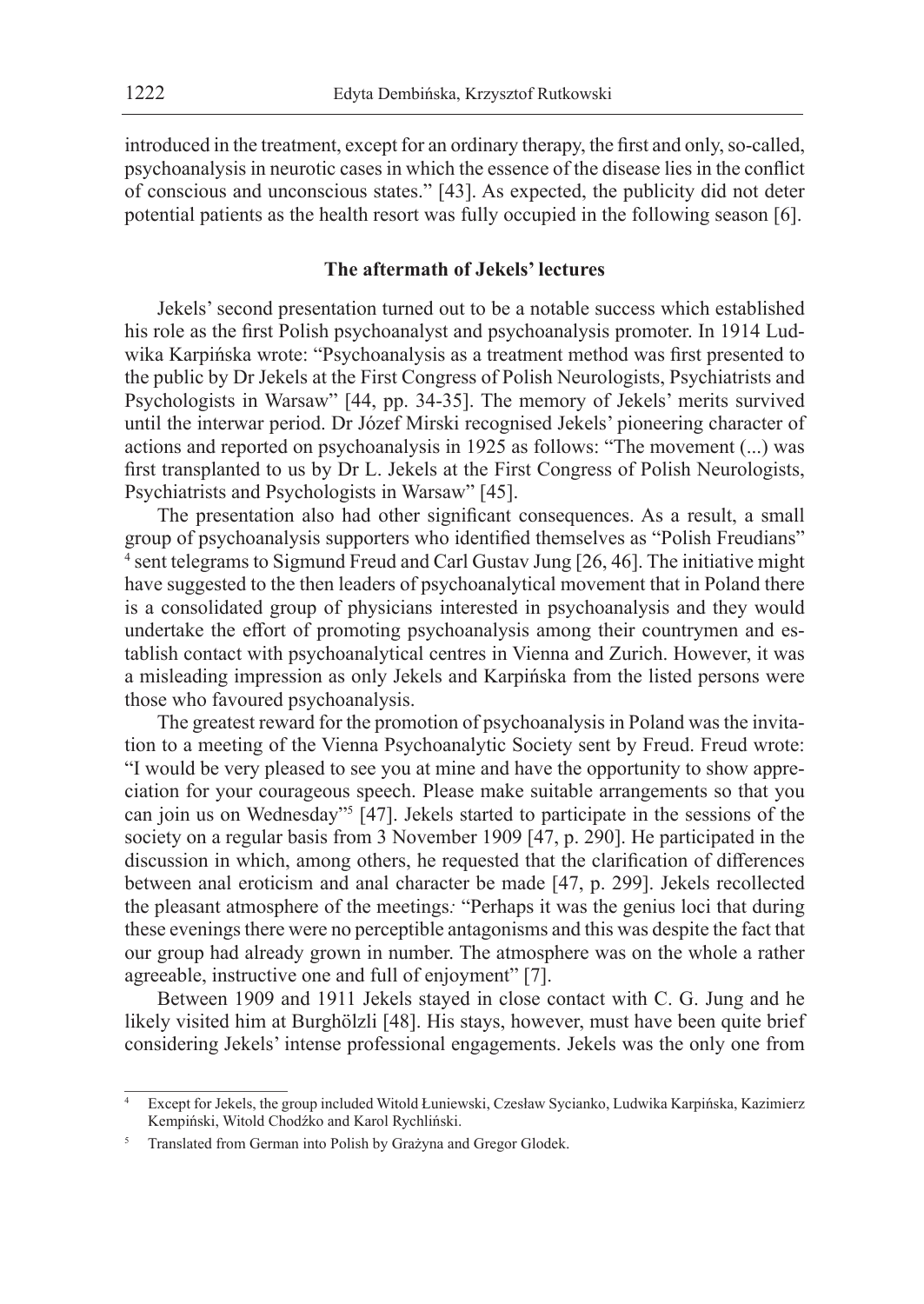the Vienna School representatives who did not question Jung's high position in the psychoanalytic movement. He treated him almost equally with Freud and often cited his works in his speeches. Their relationship must have been quite intimate as Jung even shared his dreams with Jekels [49].

At the end of 1909 Jekels received his first student, which also resulted from his appearances as a propagator of psychoanalysis. On 15<sup>th</sup> November 1909 Jung recommended Dr Karpińska to Jekels [50]. It is unknown whether this recommendation was to serve Karpińska's further training or it was made to carry out psychoanalysis. However, from 15th December 1909 Karpińska and Jekels started showing up together at the sessions of the Vienna Psychoanalytic Society [47, p. 535]. After 19th January 1910 the mutual appearances of Jekels and Karpińska mysteriously ceased and she never again attended any other session of the society. It is unknown whether she stayed in contact with Jekels but her interest in psychoanalysis definitely did not subside, which is corroborated by her numerous publications, scientific presentations and her decision to start her own psychoanalysis [31]. The event which might have so suddenly interrupted the contact with Jekels was probably Jekels' wife's suicide committed on 21st January 1910 [51].

The personal tragedy had an impact on Jekels' well-being and temporarily limited his activities of promoting Polish psychoanalysis. Despite this, 1910 abounded in important events for Jekels. In March 1910 he took part in the Second Psychoanalytical Congress in Nuremberg, whose leading theme was the creation of the International Psychoanalytical Association. Soon afterwards local working groups in Vienna, Berlin and Zurich were formed, too [52].

Although Jekels did not attend in person the gatherings of the Vienna Psychoanalytical Society until October 1910 [53], his activity was clearly noticeable. He submitted in a letter his proposals concerning the public promotion of psychoanalysis in the form of courses for physicians and teachers, a series of lectures in different Austrian cities and presentations made in societies for young scientists [47, p. 476]. In Magnone's view, Jekels himself presented the suggestions as "a person designated to prepare the promoting strategy for the psychoanalytic movement" [4]. The hypothesis is not corroborated by the minutes from the Vienna Psychoanalytic Society which recorded that "Jekels proposes in writing that intense promotion should be considered ..." [47, p. 476, emphasis by E.D., K.R.]. The rejection of the proposal by the society members and the manner in which the proposal for the psychoanalysis promotion programme was presented suggest that it was Jekels' own initiative rather than a task he was entrusted with by the society.

The culmination of Jekels' efforts was the day  $27<sup>th</sup>$  April 1910 when he was admitted as a member of the Vienna Psychoanalytical Society after numerous years of training received from Freud [47, p. 498]. The event was preceded by the recommendation given by Otto Rank, the society secretary and one of Freud's closest associates [47, p. 476]. With the rise of Jekels' position in the Vienna Psychoanalytical Society, the relationship with Freud was strengthened, too. Jekels reported on Freud's invitations to homemade dinners which he would receive. The visits were not the most straightforward as he reported*:* "These dinners were more embarrassing than agreeable – because the host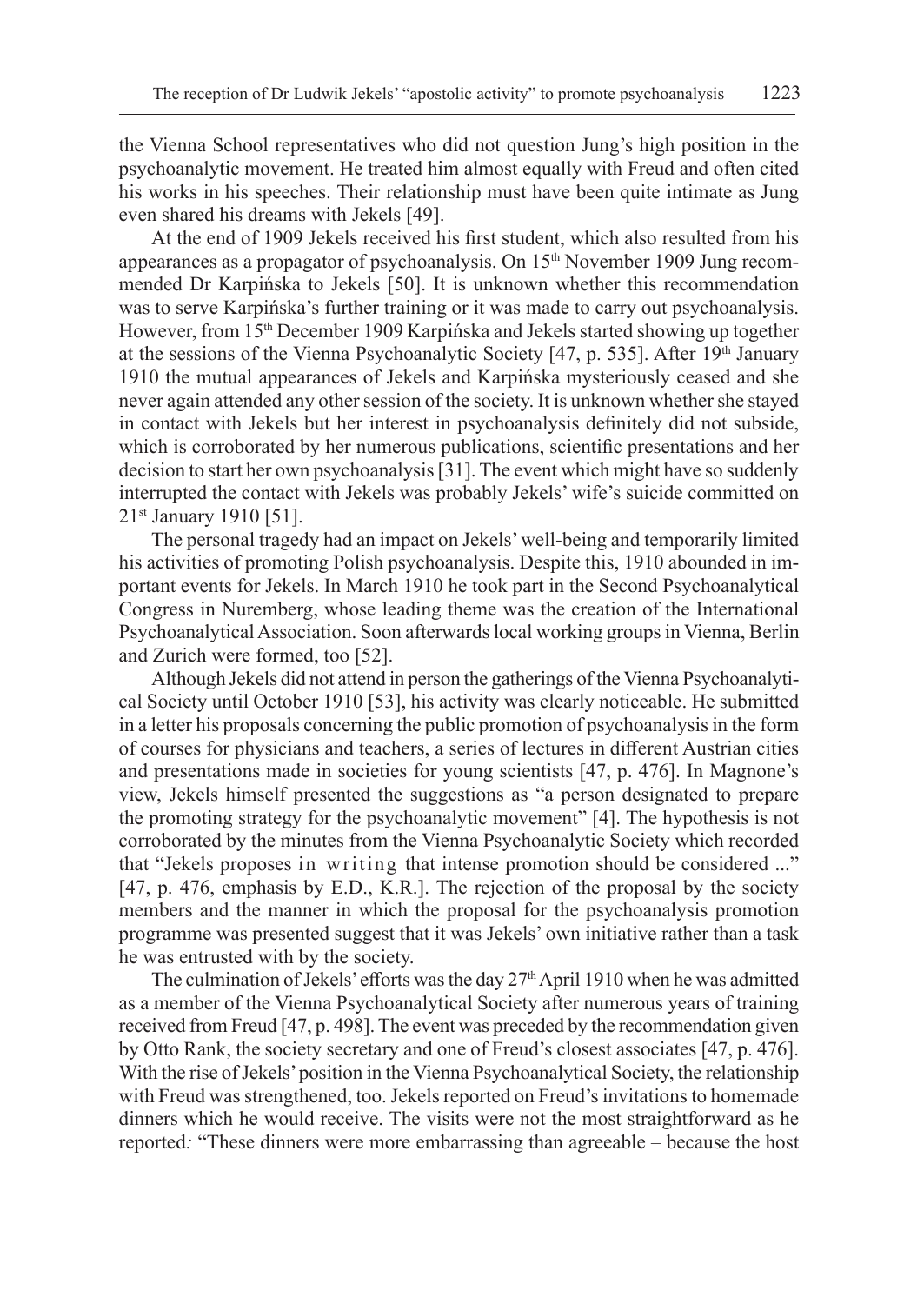seldom said anything and left talking to his guest and to his own family" [7]. Eventually, they became so close that Jekels invited Freud and his family to spend holidays in his health resort. Ultimately in 1910 only Freud's two daughters, Sophie and Anna, together with his sister-in-law, Minna Bernays, visited Bystra<sup>6</sup> [6].

## **Warsaw Medical Society and its stand on psychoanalysis**

In 1910 Jekels did not take up any actions to promote psychoanalysis in Poland. He probably wanted to emphasise the effects of his previous activities and consequently published in "Zentralblatt für Psychoanalyse" the summaries of publications on psychoanalysis-related subjects which appeared in the newly established journal "Neurologia Polska." Having delivered a successful speech at the congress, Jekels clearly placed high hopes in the Warsaw medical community. The hopes were not entirely unfounded as the references to psychoanalysis were made in the sessions of the neurological-psychiatric section of the Warsaw Medical Society (WTL) as early as in March and April 1909 [54, 55]. Maurycy Bornsztajn and Władysław Sterling, who worked as psychiatrists at the Orthodox Jewish Hospital at Czyste district in Warsaw, presented hysteria cases which they appended with a critical commentary related to psychoanalysis. Bornsztajn argued that he presented "the case which proves the onesidedness of Freud's theories. At the heart of the undoubted hysterical psychosis lies indeed psychological trauma but not of sexual nature" [54, p. 813]. Sterling expressed a similar view: "In this case psychoanalysis did not detect any sexual trauma in the Freudian sense" [55, p. 940]. The source of both physicians' scepticism could be traced in their attendance of psychiatric training in Munich conducted by Emil Kraepelin who was an opponent of psychoanalysis.

A more general discussion on psychoanalysis took place at the WTL on 19<sup>th</sup> March and 7<sup>th</sup> May 1910 during lectures related to hysteria delivered by Tadeusz Jaroszyński ("Contribution to Psychoanalysis of Compulsive Ideas" and "Psychology and Psychotherapy of Hysteria") and Władysław Sterling ("The Essence of Hysteria in the Light of Modern Psychological Theories") [56, 57]. It suggests that the community of Warsaw physicians did demonstrate an interest in psychoanalysis together with common scepticism which was rooted in the German and French psychiatry. It is easier to understand this phenomenon while analysing Sterling's views on Freudian works which "until recently were deafly silenced, whereas at present they became a sensation of the day mainly due to the research of the Zurich school (Bleuler and Jung)" [58, p. 1046]. Thus, the causes for greater interest in psychoanalysis at that time should be mainly traced to the influence of the Zurich school of psychiatry and Jekels' promoting actions rather than the enthusiasm about psychoanalysis present in the medical community of the Tsarist Russian invader as suggested by Magnone [4]. Characteristically, none of the speakers devoted the entire speech to psychoanalysis. Jaroszyński presented his own theory of hysteria origins and treatment by integrating all the then seemingly contradictory theories. He devoted several sentences to psychoanalysis which he clas-

<sup>6</sup> A more comprehensive report on Minna Bernays and Freud's daughters' stay in Bystra can be found in [6].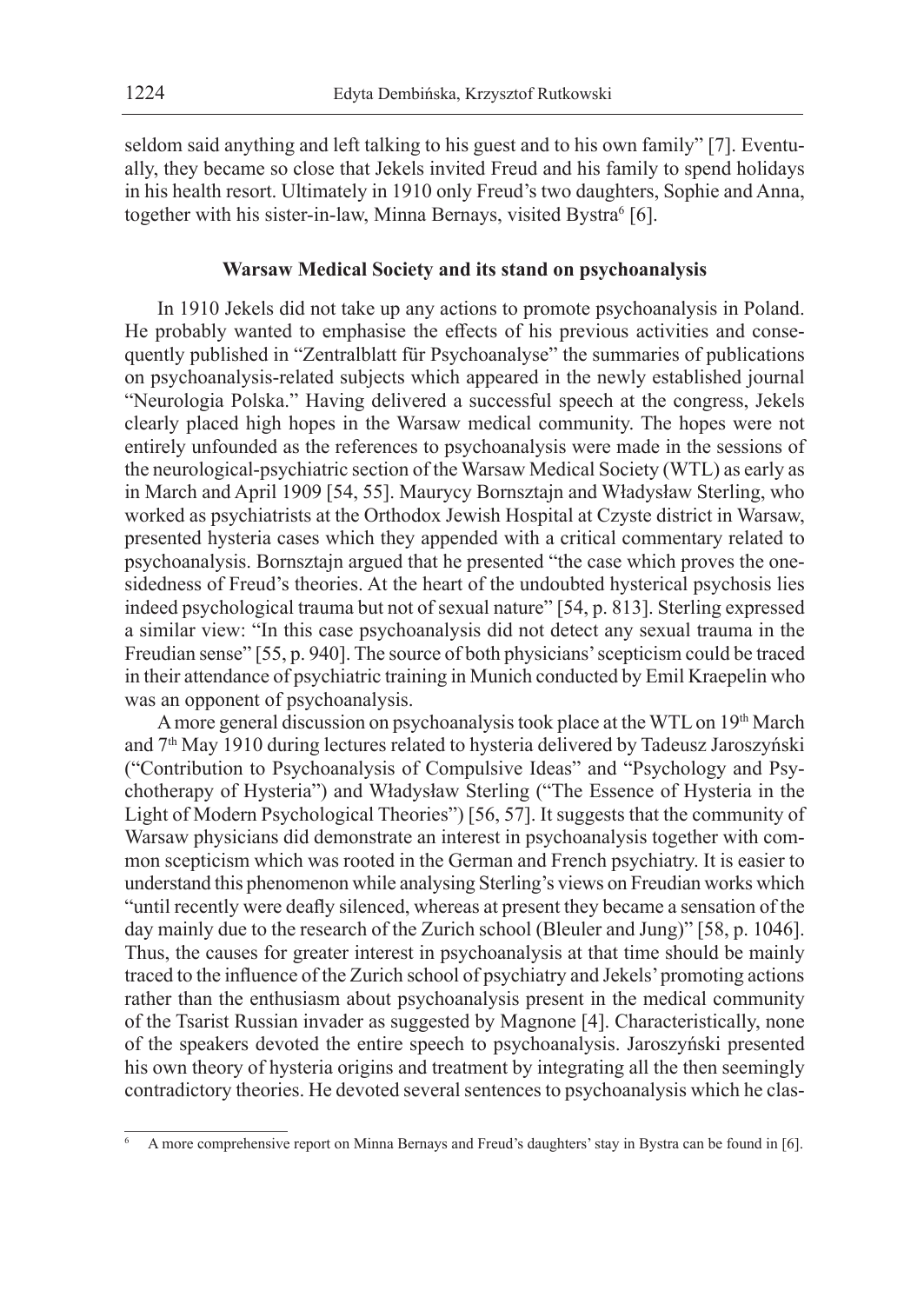sified as one of the causal treatment methods which he regarded as more effective and recommendable. He concurrently argued that "the method can only be useful in very skilful hands" [59, p. 1216]. Sterling characterised psychoanalysis and several other theories of hysteria symptom origins which mainly derived from the French psychiatric school. He was critical of psychoanalysis but in his concluding remarks he postulated that "anything new, valuable and creative" be extracted from Freud's research [58, p. 1100]. Jaroszyński and Sterling's presentations were received with either moderate or ardent criticism of psychoanalytical ideas.

Jekels reported on both presentations despite not attending either. His account was based on comprehensive summaries which were published in "Neurologia Polska" in 1910 [56, 57]. He reported most elaborately on Jaroszynski's speech about the compulsive ideas focusing mainly on the mechanism of the so-called "masturbator's neurasthenia" origin [60]. At the same time he criticised the author's psychoanalytic skills. He wrote*:* "The speaker illustrated this assertion with several allegedly psychoanalytically treated cases, two of which he stressed were analysed on the basis of letters and records in order to exclude the patient's autosuggestion and the analyst's free interpretation" [60, p. 270, emphasis – E.D., K.R.]. Jaroszyński's presented analyses of the patients were indeed very superficial as they boiled down to the depiction of the current sexual conflict as the only source of symptoms. Jekels claimed that only three from Jaroszyńki's conclusions were noteworthy: (1) the background of compulsive ideas has sexual causes; (2) the idea that the patient used to repress sexuality is turned into a compulsive idea; and (3) psychoanalysis has a significant practical importance in the treatment of compulsive disorder which is difficult to cure with other methods. Jekels also recognised the voices of Warsaw physicians who expressed their opinions of psychoanalysis: "In the discussion Bornsztajn criticises Freud who sees sexual causes everywhere, whereas Higier, who acknowledges Freud's great merit in neurosis, accuses his students of lack of moderation and exaggeration giving the bright example of Sadger's work 'Analerotic und Analcharacter'" [60, p. 270].

In Jekels' report of the second WTL session from 7th May 1910 he mainly focused on the discussion. He was astonished by Sterling's allegations of psychoanalysis. He wrote: "Sterling perceives the defects of this science, which the speaker refers to as one of the boldest psychological generalisations in recent times, in the free interpretation of symptoms as symbols, the absence of actual evidence for the repression mechanism and, ultimately, as the overestimation of child sexual trauma (?!)" [61, pp. 428-429]. The exclamation marks referred to the outdated wording "child sexual trauma" most likely associated with Freud's seduction theory. Out of the physicians who participated in the discussion Henryk Higier, a neurologist at the Orthodox Jewish Hospital at Czyste district in Warsaw, appeared to be the most implacable critic of psychoanalysis. Higier argued that many of Freud's views had long been known in medicine. He also considered all new discoveries (early childhood sexual trauma, repression mechanism, symbolic explanations of associations) very unlikely. Jekels noted down almost literally what Higier's harsher statements were: "The sexuality of newborn babies is an unproven fantasy", "the symbolic expression of unconsciousness is something that has not been proven and can never be proven", "it is a mystic, a caricature of scientific argumentation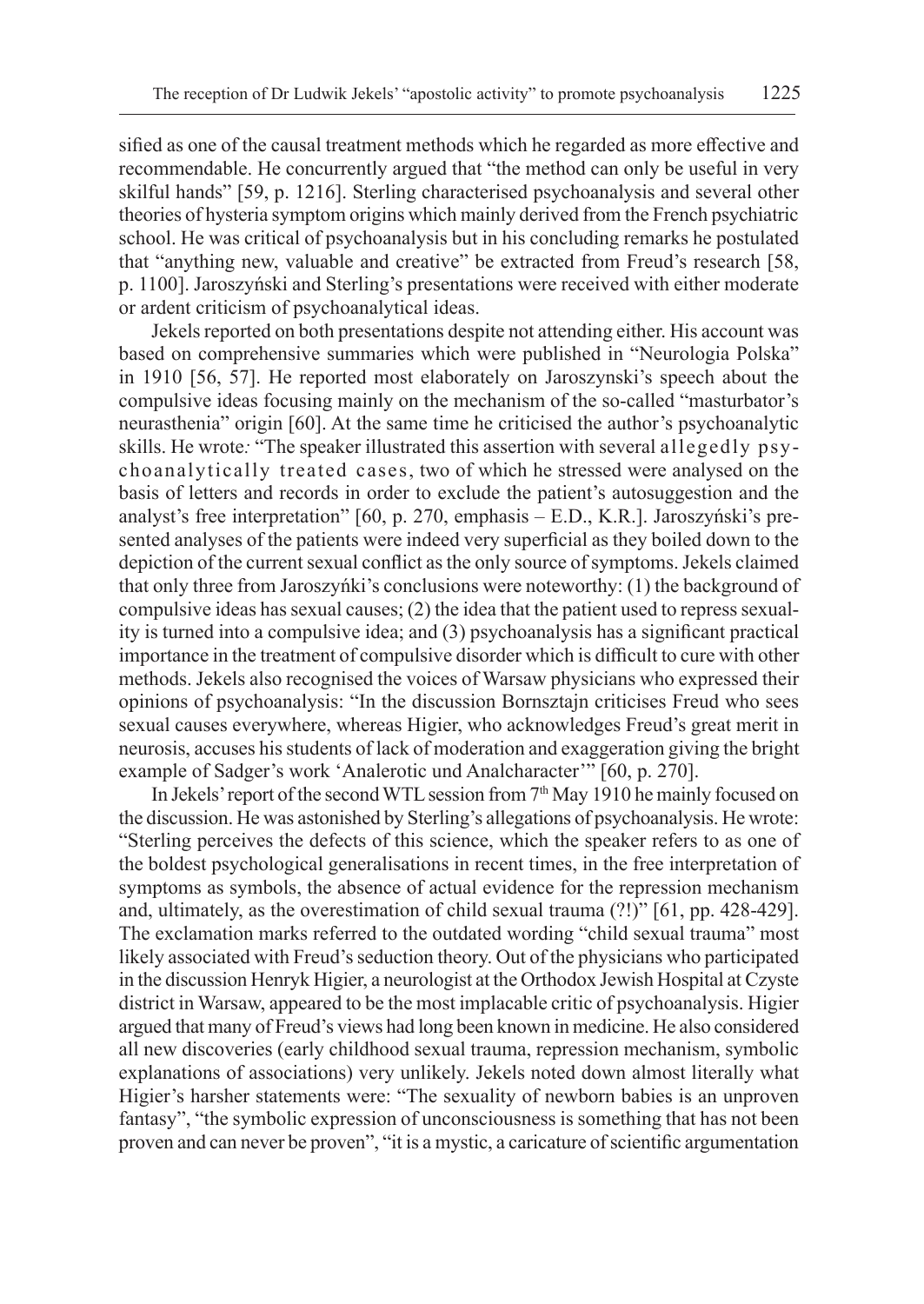that leads to dream guessing", "a mythological surrogate of spiritual manifestations", "metapsychology regressing us to the times of pseudo-science" [61, p. 429]. In Higier's view the real success of the psychoanalytic method lay in its publicity, the time devoted to the patient and the intellectual engagement of the patients [61]. To counterbalance Higier's views, Jekels quoted Maurycy Bornsztajn's arguments which opposed the superficial criticism of psychoanalysis. Bornsztajn characterised himself as a sensible critic of psychoanalysis who appreciated its valuable elements: giving a significant role to the affective factor as well as drawing attention to child sexuality "which so far has been negated or neglected" [61, p. 429]. Jekels was also pleased to see that Bornsztajn was the most familiar with the current state of psychoanalysis. By questioning Sterling and Hilgier's views, which Jekels strengthened with the addition of another exclamation mark, he emphasised that currently Freud considers sexual experience in adulthood rather than childhood to be the source of symptoms. However, he thinks that childhood experiences shape adult sexuality and fantasies. Jekels reported on Bornsztajn's further praise for psychoanalysis: "Freud's theory has brought a lot of new and fruitful input, and due to decades of hard work Freud deserves at least serious and conscientious criticism." [61, p. 430]. Furthermore, Bornsztajn quoted the popular view of psychoanalytic supporters who said that only those who have tried this method themselves could criticise it. In the final part Jekels let himself express emotional comments in which he pointed out that he personally favoured Bornsztajn's views while he believed that Higier's comments suggested "a total lack of practical experience and blatant ignorance of the theory of psychoanalysis" [61, p. 430]. It should be assumed that most WTL members' total ignorance and critical attitude towards psychoanalysis made Jekels actively seek new channels of promoting psychoanalysis in Poland. In the following year he directed his apostolic activity towards the medical community of Krakow and the intelligentsia of Lviv.

Among the representatives of the first generation of Polish psychoanalysts and supporters of psychoanalysis, Ludwik Jekels is a unique figure. He was actively looking for new methods of treatment that would allow him to treat patients more effectively. That is how he directly got to know Freud and his teachings on how to treat neurosis. Meanwhile other members of the first generation of Polish psychoanalysts learned about psychoanalysis mainly through professional or scientific experience acquired at the Burghölzli Psychiatric Clinic [62]. By the method of learning about psychoanalysis, as well as cultural similarity (Jewish origins), education (medical studies at the University of Vienna) and medical practice (work in health resort), he was closer to the Viennese circles of Freud's first supporters [9] than to Polish psychoanalysis sympathisers representing the Zurich School. These differences may answer the question why Jekels, despite considerable commitment to popularising psychoanalysis, failed to become the leader of the psychoanalytical movement in Poland which was under partitions then.

When summarising the first period of Ludwik Jekels' psychoanalytic prowess, it should be noted that it was only after several years he spent on improving his ability to conduct psychoanalysis that he decided to promote it publicly it in the medical community. As a venue for psychoanalysis presentation he would select nationwide scientific conferences during which he could reach the widest audience of physicians who worked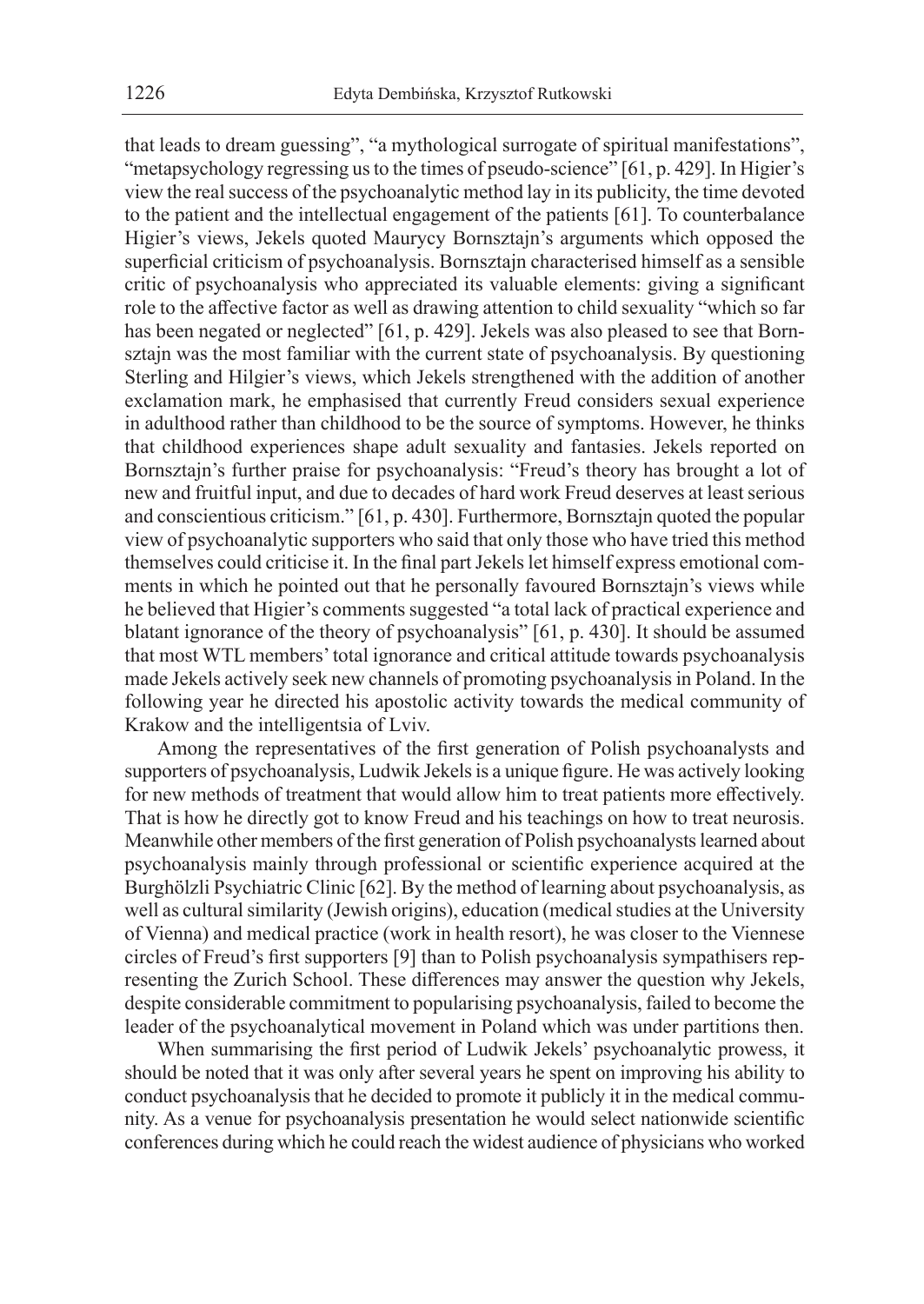in the three partitions. It should also be noted that in 1909 Dr Ludwik Jekels was the only individual in Poland with such a comprehensive theoretical knowledge and practical experience in the field of psychoanalysis to be able to cope with this task. Owing to Jekels' intense activity, Polish psychiatrists drew attention to psychoanalysis and the need to assess its usability as a treatment technique. They decided to devote to it a separate session at the next congress of Polish neurologists, psychiatrists and psychologists. Consequently, one cannot agree with the views expressed by some researchers who claimed that Jekels made an error by choosing the circles of Polish psychiatrists who he believed would be penetrated with the ideas of psychoanalysis most easily. These first successes encouraged Jekels to continue his efforts to promote psychoanalysis in Poland.

#### **References**

- 1. Czarnecki BG. *Ludwik Jekels (1867–1954) und die Anfänge der Psychoanalyse in Polen.* Tubingen: Eberhard Karls Universitat zu Tubingen; 2006.
- 2. Domański CW. *Historia pewnej kuracji, czyli terapeutyczne niepowodzenie Ludwika Jekelsa.* In: Rzepa T, Domański CW. ed. *Na drogach i bezdrożach historii psychologii,* vol. 1. Lublin: Wydawnictwo UMCS; 2011. P. 111-122.
- 3. Dybel P. *Psychoanaliza ziemia obiecana? Dzieje psychoanalizy w Polsce 1900–1989,* part 1: *Okres burzy i naporu.* Kraków: Towarzystwo Autorów i Wydawców Prac Naukowych "Universitas"; 2016.
- 4. Magnone L. *Emisariusze Freuda. Transfer kulturowy psychoanalizy do polskich sfer inteligenckich przed drugą wojną światową,* vol. 1. Kraków: Towarzystwo Autorów i Wydawców Prac Naukowych "Universitas"; 2016.
- 5. Birth certificate of Louis Jekeles, akt nr 42/Sept. 1867. Księgi metrykalne wyznania mojżeszowego gmina Lwów 1863–1872. Archiwum Akt Dawnych. 519, t. XIII. P. 249.
- 6. Dembińska E, Rutkowski K. *Sanatorium doktora Jekelsa w Bystrej koło Bielska pierwszy polski zakład leczniczy posługujący się psychoanalizą.* Psychiatr. Pol. 2016. ONLINE FIRST Nr 43; 1–14. Doi: http://dx.doi.org/10.12740/PP/OnlineFirst/62144.
- 7. Jekels L. Recollections of Freud (n.d.). Washington, DC: Sigmund Freud Papers: Interviews and Recollections, 1914–1998, Set B, 1939–1974, mss39990, box 134; Manuscript Division; Library of Congress.
- 8. Jekels L. *Bystra.* In: Górski X. ed. *Polski przewodnik po zdrojowiskach.* Kraków: Przegląd Zdrojowy; 1904. P. 13–16.
- 9. Shorter E. *The two medical worlds of Sigmund Freud.* In: Gelfand T, Kerr J. ed. *Freud and history of psychoanalysis.* Hillsdale, NY: The Analytic Press, Inc.; 1992. P. 59–78.
- 10. Bergler E. *Ludwig Jekels, M.D. 1867–1954.* Bull. Am. Psychoanal. Assoc. 1954; 10: 831–832.
- 11. Jekels L. Recollections of Freud (n.d.). Washington, DC: Sigmund Freud Papers: Interviews and Recollections, 1914–1998, Set A, 1914–1998, mss39990, box 124; Manuscript Division; Library of Congress.
- 12. Jekels L. Interview (10.03.1951). Washington, DC: Sigmund Freud Papers: Interviews and Recollections, 1914–1998, Set A, 1914–1998, mss39990, box 116; Manuscript Division; Library of Congress.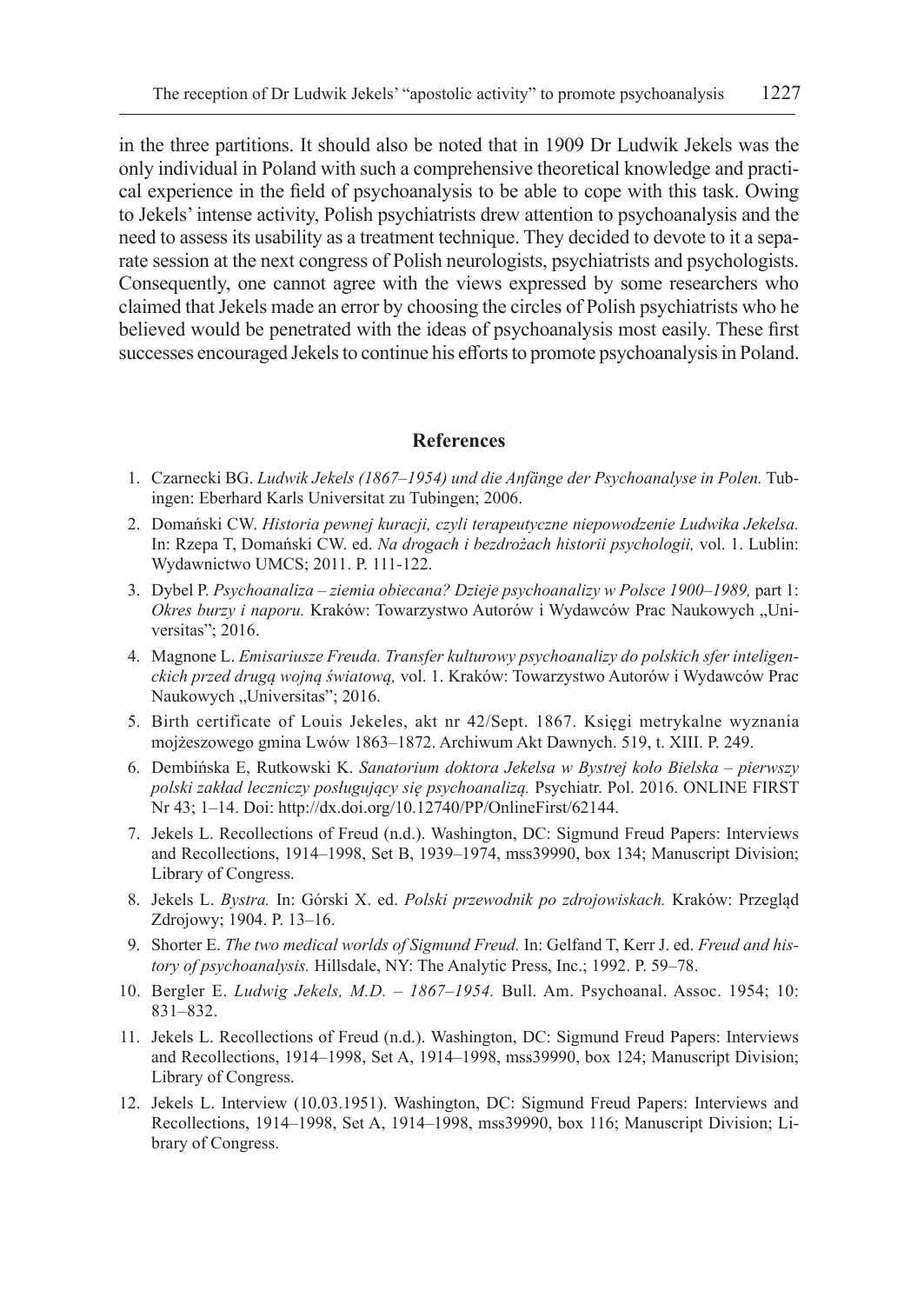- 13. Falzeder E. *Psychoanalytic filiations: Mapping the psychoanalytic movement.* London: Karnac Books Ltd.; 2015.
- 14. Jung CG. Letter from Carl G. Jung to Sigmund Freud, March 11, 1908 (79J). In: McGuire W ed. *The Freud/Jung letters: The correspondence between Sigmund Freud and C.G. Jung.* Princeton, NJ: Princeton University Press; 1974. P. 134.
- 15. Jekeles L. *Sanatorium izakład wodoleczniczy "Bystra" wŚląskich Beskidach: leczenie fizykalno- -dyetetyczne.* Bielitz: V. B. Sohmeer; 1902.
- 16. Joteyko J. *Zasady psychoterapii.* Ateneum 1894; 3(1): 114–136.
- 17. *I Zjazd internistów polskich. Posiedzenie dnia 21 lipca 1909 r.* Dodatek do nr 32 "Przeglądu Lekarskiego" z dnia 7 sierpnia 1909 r. Przegląd Lekarski 1909; 48(32): 20–21.
- 18. Zapolska G. *Listy,* t. 2. Warszawa: Państwowy Instytut Wydawniczy; 1970.
- 19. Magnone L. *Polskie przestrzenie psychoanalizy Zapolska w Bystrej.* Przegląd Humanistyczny 2011; 55(2): 49–61.
- 20. Pawłowski Z. *Inwazje tasiemców.* In: Dziubek Z. ed. *Choroby zakaźne i pasożytnicze.* Warszawa: Wydawnictwo Lekarskie PZWL; 1996. P. 289–292.
- 21. Jekels L. *Leczenie psychoneuroz za pomocą metody psychoanalitycznej, tudzież kazuistyka.* In: Ciągliński A, Gajkiewicz W, Męczkowski W, Radziwiłłowicz R, Rotstadt J, Witzl A et al. ed. *Prace I-go Zjazdu Neurologów, Psychiatrów i Psychologów Polskich.* Warszawa: Księgarnia Wende i sp.; 1910. P. 613–628.
- 22. Nunberg H, Federn E. ed*. Minutes of the Vienna Psychoanalytic Society*, Vol. I: 1906–1908. New York: International Universities Press, Inc.; 1962.
- 23. *I Zjazd Internistów Polskich.* Nowa Gazeta. 24 July 1909; 4(331): 2.
- 24. *Zjazd Internistów.* Gazeta Narodowa. 23 July 1909; 49(166): 3.
- 25. Freud S. Letter from Sigmund Freud to Ludwig Jekels, July 27, 1909. Washington, DC: Sigmund Freud Papers: General Correspondence, 1871–1996; Jekels, Ludwig; Originals, 1909–1911, 1924; mss39990, box 30; Manuscript Division; Library of Congress.
- 26. Freud S. Letter from Sigmund Freud to Carl G. Jung, October 17, 1909 (158F). In: McGuire W. ed. *The Freud/Jung letters: The correspondence between Sigmund Freud and C.G. Jung.* Princeton, NJ: Princeton University Press; 1974. P. 253.
- 27. K.J. *Zjazd Neurologów, Psychiatrów i Psychologów Polskich.* Nowa Gazeta. 13 October 1909; 4(467): 1.
- 28. Wizel A. *Zaburzenia płciowe pochodzenia psychicznego.* Warszawa: Księgarnia Wende i sp.; 1914. P. 165.
- 29. Reklama prasowa gabinetu lekarskiego Adama Wizla. Gazeta Polska. 23 October 1916; 2(292): 4.
- 30. Rychliński K. *Istota natręctwa myślowego.* Warszawa: Księgarnia Wende i sp.; 1909.
- 31. Dembińska E, Rutkowski K. *Ludwika Karpińska: "polska pani filozof" zapomniana prekursorka polskiej psychoanalizy.* Psychiatr. Pol. 2015. ONLINE FIRST Nr 27. Epub ahead of print 30 June 2015. Doi: http://dx.doi.org/10.12740/PP/OnlineFirst/44946.
- 32. Jaroszyński T. *W sprawie psychoterapii.* In: Ciągliński A, Gajkiewicz W, Męczkowski W, Radziwiłłowicz R, Rotstadt J, Witzl A et al. ed. *Prace I-go Zjazdu Neurologów, Psychiatrów i Psychologów Polskich.* Warszawa: Księgarnia Wende i sp.; 1910. P. 629–664.
- 33. Marcinowski F. *"(…) by popchnąć naprzód świadomość ducha i leczyć jego zboczenia". Pierwszy zjazd neurologów, psychiatrów i psychologów polskich w Warszawie w 1909 roku.* In: Rzepa T, Domański CW. ed. *Na drogach i bezdrożach historii psychologii*, vol. 3. Lublin: Wydawnictwo UMCS; 2013. P. 211-221.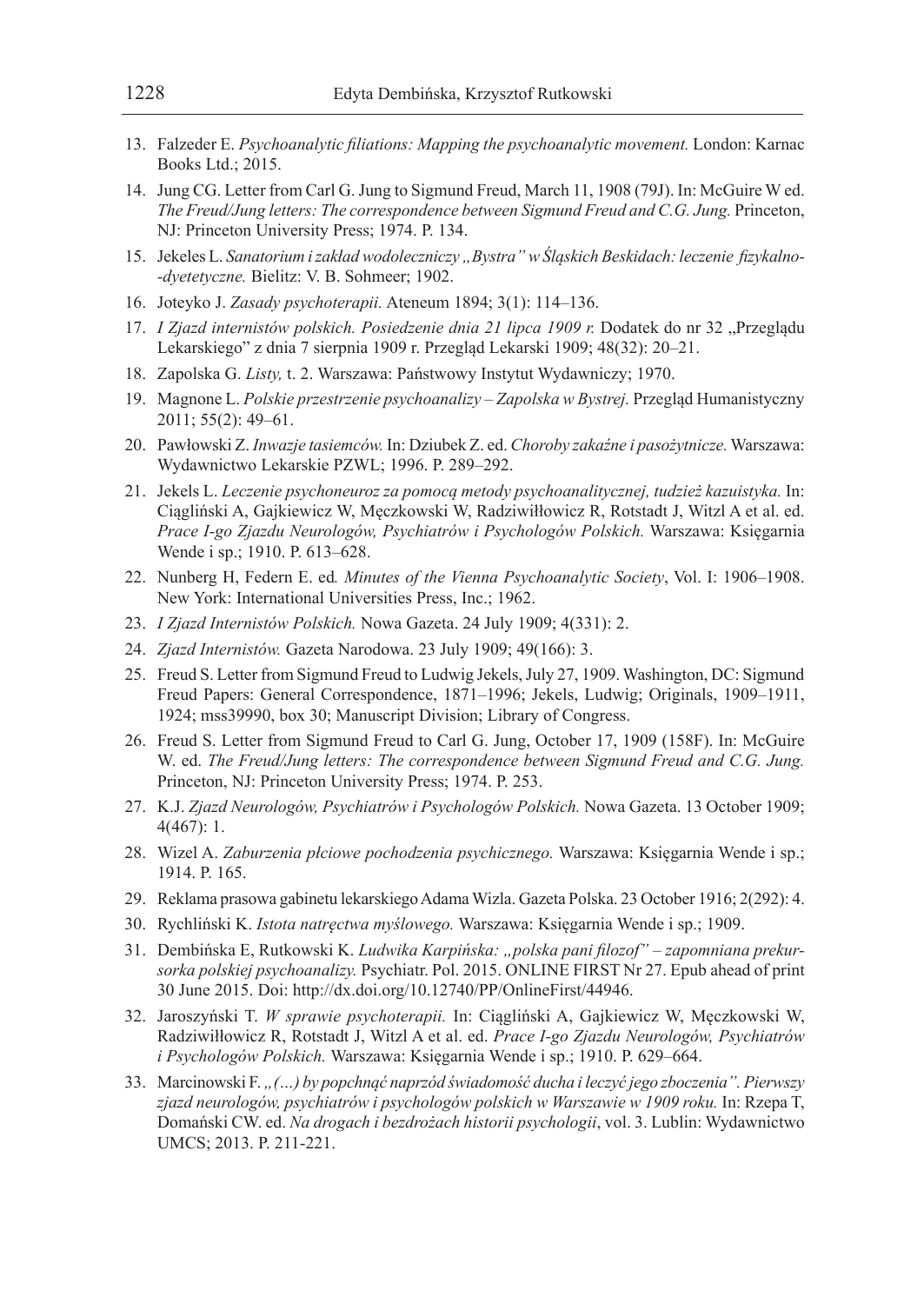- 34. Ciągliński A, Gajkiewicz W, Męczkowski W, Radziwiłłowicz R, Rotstadt J, Witzl A et al. ed. *Prace I-go Zjazdu Neurologów, Psychiatrów i Psychologów Polskich.* Warszawa: Księgarnia Wende i sp.; 1910.
- 35. *Wiadomości bieżące. W Drewnicy.* Kurier Warszawski. 15 October 1909; (285): 1.
- 36. *Kronika miejscowa. Echa zjazdu.* Słowo. 15 October 1909; 28(237): 2.
- 37. Jekels L. *Teoria Freuda o histerii i jego metoda psychoanalizy.* Medycyna i Kronika Lekarska 1909; 44(52): 1268–1272.
- 38. Szuman S. *I-wszy Zjazd Neurologów, Psychiatrów i Psychologów Polskich w Warszawie.* Nowiny Lekarskie 1910; 22(2): 117–120.
- 39. Hornowski J. *I-wszy Zjazd Neurologów, Psychiatrów i Psychologów Polskich w Warszawie.* Przegląd Lekarski 1909; 48(43): 612–614.
- 40. K.J. *Zjazd Neurologów, Psychiatrów i Psychologów Polskich.* Nowa Gazeta. 13 October 1909; 4(467): 1.
- 41. Łagowski S. *Życie współczesne a choroby nerwowe.* Słowo 17 November 1909; 28(264): 2.
- 42. *Zjazd Neurologów, Psychiatrów i Psychologów Polskich.* Kurier. 30 October 1909; 4(257): 1–2.
- 43. G.F. *Ze Śląska austriackiego. Polskie uzdrowisko dr. Jekelsa w Bystrej.* Kurier Lwowski. 28 October 1909; 27(504): 2.
- 44. Karpińska L. *O psychoanalizie.* Ruch Filoz. 1914; 4(2): 32–38. P. 34–35.
- 45. Mirski J. *Rozwój i wychowanie płciowe dziecka w świetle freudyzmu.* Lwów: Księgarnia Nauczycielska; 1925. P. 4.
- 46. Freud S. Brief von Sigmund Freud an Ludwig Jekels, 21 Oktober, 1909. In: Czarnecki BG. ed. *Ludwig Jekels (1867–1954) und die Anfänge der Psychoanalyse in Polen.* Tübingen: Eberhard Karls Universitat zu Tübingen; 2006. P. 85.
- 47. Nunberg H, Federn E. ed. *Minutes of the Vienna Psychoanalytic Society,* Vol. II: 1908–1910. New York: International Universities Press, Inc.; 1967.
- 48. Wieser A. *Zur frühen Psychoanalyse in Zürich 1900–1914.* Zürich: Universität Zürich; 2001.
- 49. Freud S. Letter from Sigmund Freud to Carl G. Jung, May 26, 1910 (194F). In: McGuire W. ed. *The Freud/Jung letters: The correspondence between Sigmund Freud and C.G. Jung.* Princeton, NJ: Princeton University Press; 1974. P. 320.
- 50. Jung CG. Letter from Carl G. Jung to Sigmund Freud, November 15, 1909 (162J). In: McGuire W. ed. *The Freud/Jung letters: The correspondence between Sigmund Freud and C.G. Jung.* Princeton, NJ: Princeton University Press; 1974. P. 264.
- 51. *Z kraju. Nowa Reforma.* Numer Popołudniowy. 26 January 1910; 29(40): 2.
- 52. Korrespondenzblatt der Internationalen Psychoanalytischen Vereinigung. 1910; 1(1).
- 53. Nunberg H, Federn E. ed. *Minutes of the Vienna Psychoanalytic Society,* Vol. III: 1910–1911. New York: International Universities Press, Inc.; 1974.
- 54. *Z Towarzystwa Lekarskiego Warszawskiego. Posiedzenie neurologiczno-psychiatryczne z dnia 20 marca 1909 r.* Medycyna i Kronika Lekarska 1909; 44(34): 811–813.
- 55. *Z Towarzystwa Lekarskiego Warszawskiego. Posiedzenie neurologiczno-psychiatryczne z dnia 17 kwietnia 1909 r.* Medycyna i Kronika Lekarska 1909; 44(39): 939–941.
- 56. Kopczyński S. *Towarzystwo Lekarskie Krakowskie. Posiedzenia sekcji neurologiczno-psychiatrycznej. Posiedzenie z dnia 19 marca 1910 r.* Neurologia Polska 1910; 1(2): 92–97.
- 57. Kopczyński S. *Towarzystwo Lekarskie Warszawskie. Posiedzenia sekcji neurologiczno-psychiatrycznej. Posiedzenie z dnia 7 maja 1910 r.* Neurologia Polska 1910; 1(3): 93–99.